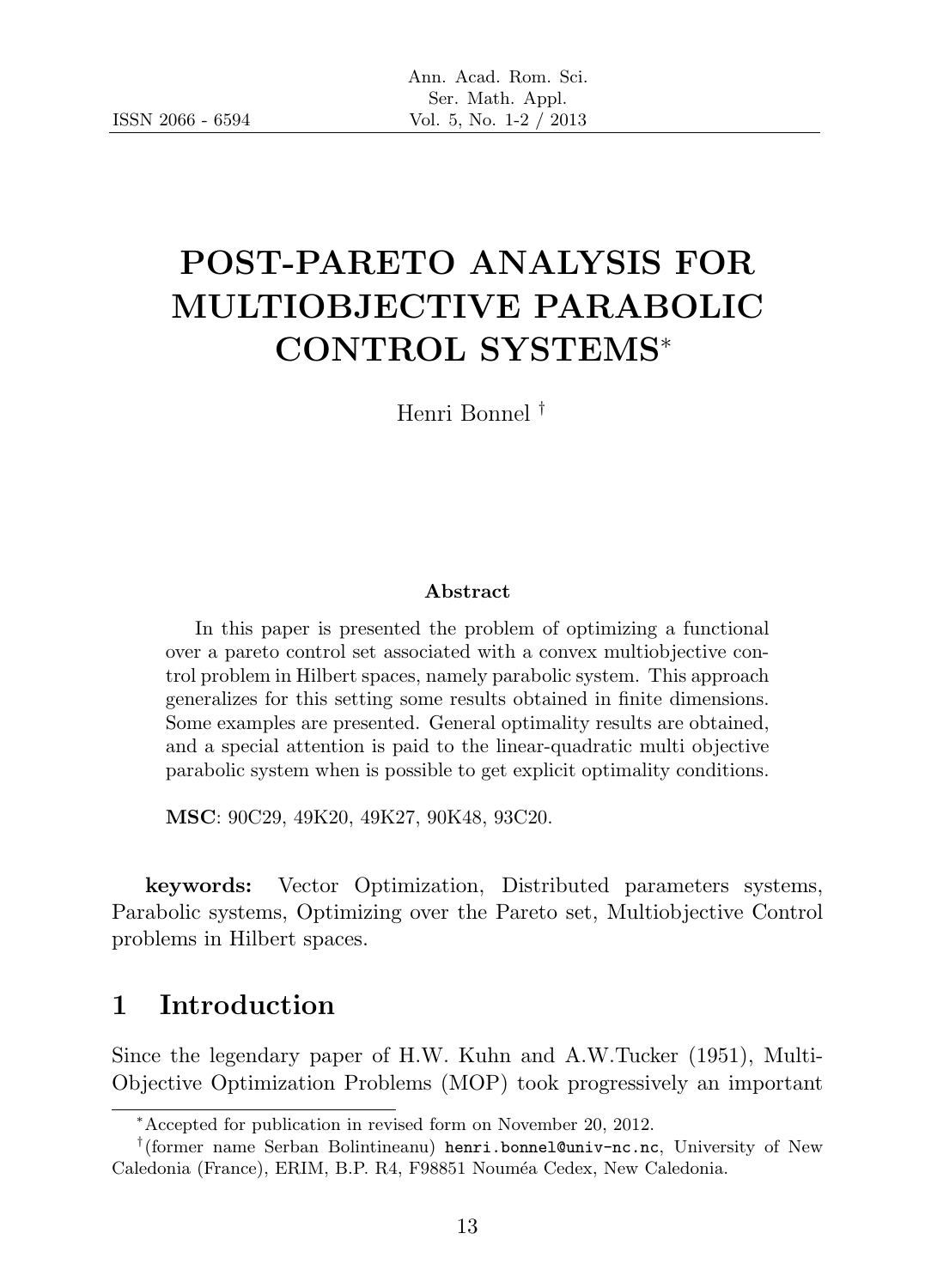place in Operation Research. However the genesis of the theory goes back to Pareto (1906) inspired by Edgeworth's indifference curves.

If we want to simultaneously minimize p-objectives, problem which we will denote<sup>1</sup>

(MOP) MIN<sup>R</sup> p + [f1(x), . . . , fp(x)] s.t. x ∈ Xad,

where the objectives  $f_1, \ldots, f_p$  are real valued functions defined on a set X, and  $X_{ad} \subset X$  is the feasible set, it is very unlikely that all theses functions have a common minimizer. That is why we are led to consider feasible solutions which ensure some sort of equilibrium between the objectives, roughly speaking, solutions which are such that none of the objectives can be improved further without deteriorating another. Precisely, we have the following definitions (see e.g. [28]).

**Definition 1** For problem (MOP) a point  $\hat{x} \in X_{ad}$  is a

- Pareto solution *if there is no*  $x \in X_{ad}$ , such that  $f_i(x) \leq f_i(\hat{x})$  for all i, with at least one inequality strictly satisfied.
- weakly Pareto solution if there is no  $x \in X_{ad}$ , such that  $f_i(x) < f_i(\hat{x})$ for all i.
- properly Pareto solution if  $\hat{x}$  is a Pareto solution, and there exists a real  $M > 0$  so that, for every  $j \in \{1, ..., p\}$  and every  $x \in X_{ad}$  with  $f_j(x) < f_j(\hat{x})$ , at least one  $k \in \{1, \ldots, p\}$  exists with  $f_k(x) > f_k(\hat{x})$ and  $\frac{1}{\sqrt{2}}$

$$
\frac{f_j(\hat{x}) - f_j(x)}{f_k(x) - f_k(\hat{x})} \le M.
$$

Notice that a (MOP) can be naturally considered as the *grand coalition* p-player cooperative game (see Example 2 in the next section).

The drawback is that the (weakly or properly) Pareto set is usually very large (may be infinite and even unbounded), so a decision maker (or a supervisor of a cooperative p-player game) may select a Pareto solution optimizing his own criterion. Thus we can consider the following problem of Post-Pareto

<sup>&</sup>lt;sup>1</sup>The subscript  $\mathbb{R}^p_+$  stands for the ordering cone in  $\mathbb{R}^p$ , since more generally one may consider vector optimization problems with respect to different partial order in the outcome space.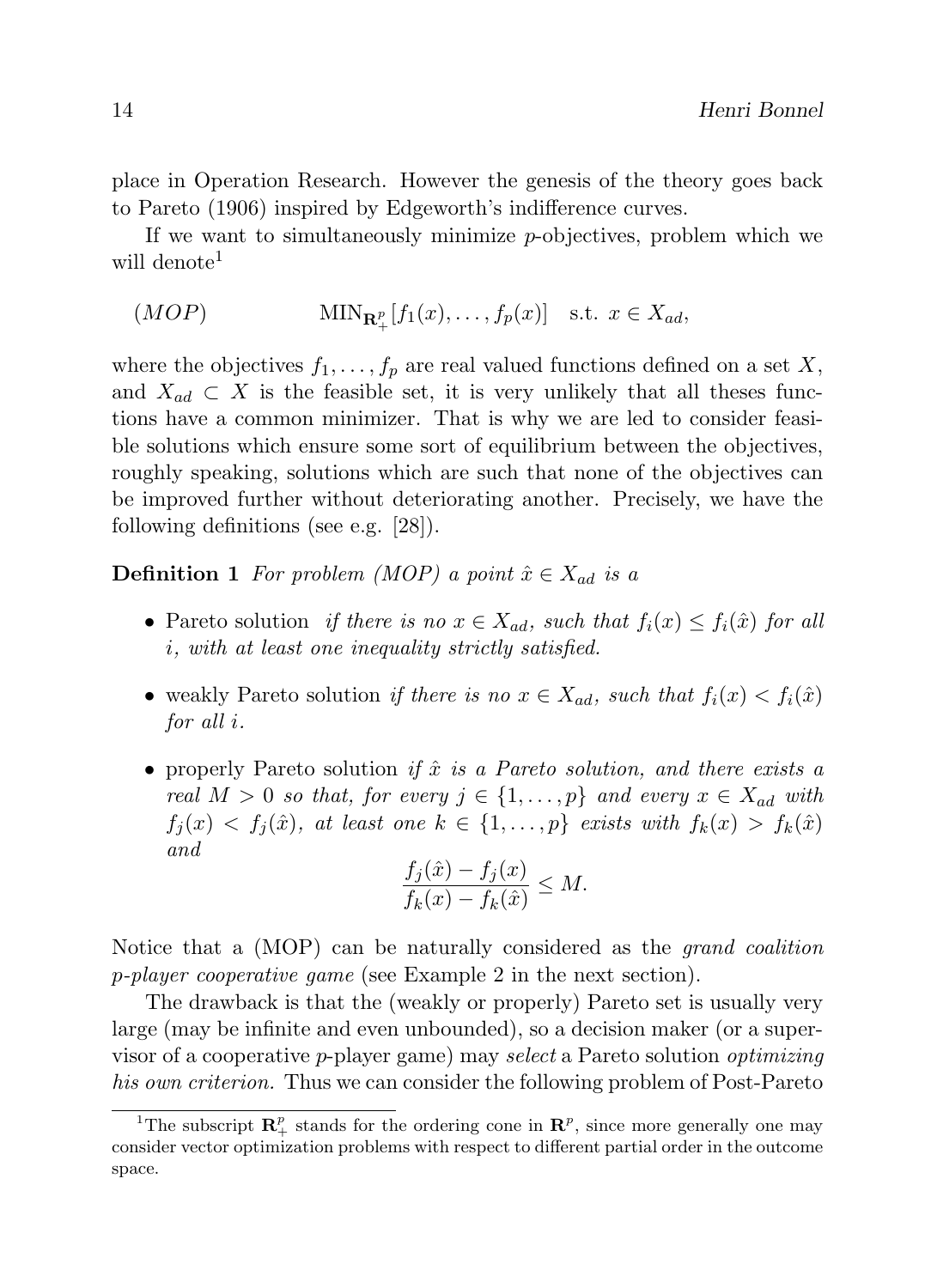Analysis of optimizing a scalar objective  $f_0 : X \to \mathbf{R}$  over the Pareto set, i.e. we consider the problem

$$
\min_{x \in \mathcal{P}} f_0(x),\tag{1}
$$

where  $\mathcal P$  is the (weakly or properly) Pareto set associated with problem (MOP).

This problem of optimizing a scalar function over a Pareto set has been considered the first time in [32], and intensively studied in the last three decades (see e.g. [1, 4, 5, 6, 7, 8, 9, 19, 22, 23, 24, 26, 27] and [34] for a survey). In all these papers the Pareto (or efficient) set is associated with a mathematical programming problem, not with a multiobjective control problem. Some related results concerning generalizations to semivectorial bilevel problems can be found in [11, 14]. Approaches to the case of multiobjective control for ODE are presented in [13, 17], and in [15, 16] for the more general case of semivectorial bilevel problems. A stochastic case has been considered in [12].

This problem is difficult because the Pareto set is not explicitly described, and it is not convex (even for a multi-objective linear programming problem!)

In the present paper is studied the more difficult case of a multiobjective convex control problem in Hilbert spaces, especially parabolic equations.

The paper is organized as follows. In Section 2 the general framework for our problem and the main notations and hypotheses are introduced. Moreover, two concretes examples to justify the interest of our problem in this special setting are presented. In Section 3 some useful preliminary results are obtained. The last Section contains the main results. Using scalarization techniques, i.e. replacing the multiobjective problem with a family of scalar problems obtained by convex combination (weighted sum) of the objectives, we show that the weakly (resp. properly) Pareto  $set<sup>2</sup>$  is the union of the minimizers of these scalarized problems when the vector of weights runs over  $\mathbf{R}_{+}^{p} \setminus \{0\}$ , (resp.  $\mathbf{R}_{++}^{p} := \text{int } \mathbf{R}_{+}^{p}$ ). Thus, theoretically, our problem can be restated as optimizing over the previous union. Considering the set-valued map which associates to each weighting vector the set of the minimizers, the problem becomes a real set valued optimization problem over  $\mathbf{R}^p_+ \setminus \{0\}$  (or  $\mathbf{R}^p_{++}$ ). Using set-valued analysis techniques optimality conditions are presented. Next a special attention is paid to the case when the

<sup>&</sup>lt;sup>2</sup>Note that the set of Pareto points, which is located between the properly and the weakly Pareto sets, cannot be characterized in this way.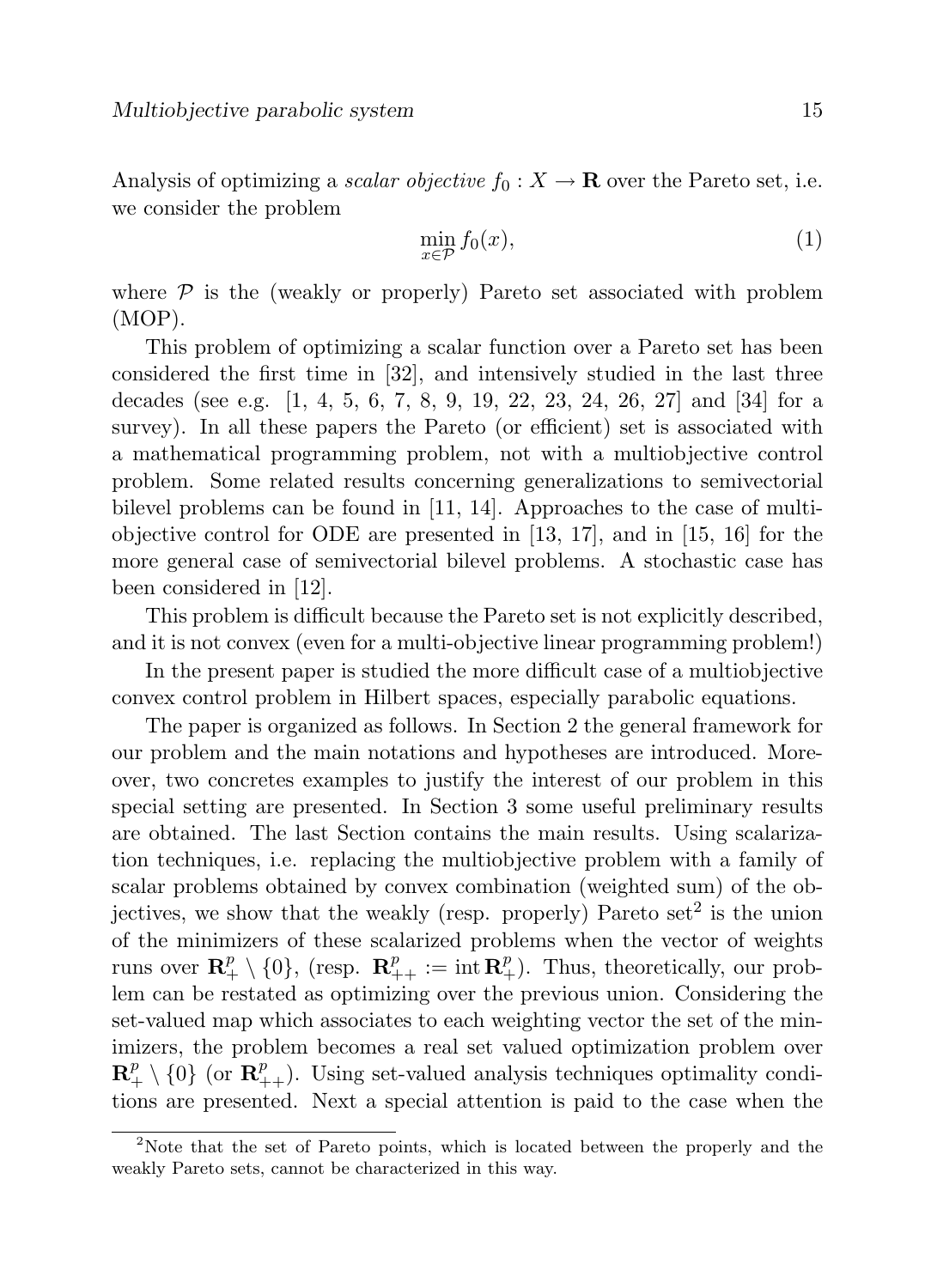previous set-valued map is single-valued and sufficient conditions to ensure this property are presented in Theorem 4. These conditions are satisfied in particular when we deal with the linear-quadratic multi-objective problem. The differentiability of this map is proven and some ideas how to obtain an explicit description of this map are given.

# 2 Problem statement

We deal with the following post-Pareto optimization control problem

$$
(PPOCP) \qquad \qquad \min J_0(z, u) \quad \text{s.t.}
$$

 $(z, u)$  is a weakly (or properly) Pareto control process for the following multi-objective convex control optimization problem in Hilbert spaces

$$
(MOCCOP) \qquad \qquad \text{MIN}_{\mathbf{R}_+^p}[J_1(z,u),\ldots,J_p(z,u)] \quad \text{s.t.}
$$

$$
\frac{dz}{dt}(t) + A(t)z(t) = B(t)u(t) \quad \text{a.e. on } ]0,T[ \tag{2}
$$

$$
u(t) \in U \qquad \text{a.e. on } ]0, T[ \qquad (3)
$$

$$
z(0) = z_0 \tag{4}
$$

 $z(T) \in Z_T$  (5)

Throughout the paper we will consider the following general assumptions and notations.

 $(A(t))_{t\in[0,T]}$  is a family of linear continuous operators from a real Hilbert space V to its (topological) dual V', i.e.  $A(t) \in \mathcal{L}(V, V')$ ,  $0 < t < T$ .  $(B(t))_{t\in[0,T]}$  is a family of linear continuous operators from a real Hilbert space  $\mathcal{U}$  to  $V'$ . We suppose that there exists a real Hilbert space H such that  $V \subset H$  with linear continuous and dense embedding. Then we have that  $H' \subset V'$  with linear continuous and dense embedding. We identify  $H \equiv H'$ using the canonical isomorphism given by Riesz' theorem, thus the following inclusions are linear, continuous and dense

$$
V\subset H\subset V',
$$

and H is called "pivot space" (see e.g.  $\langle 18 \rangle$  or  $\langle 10 \rangle$ ).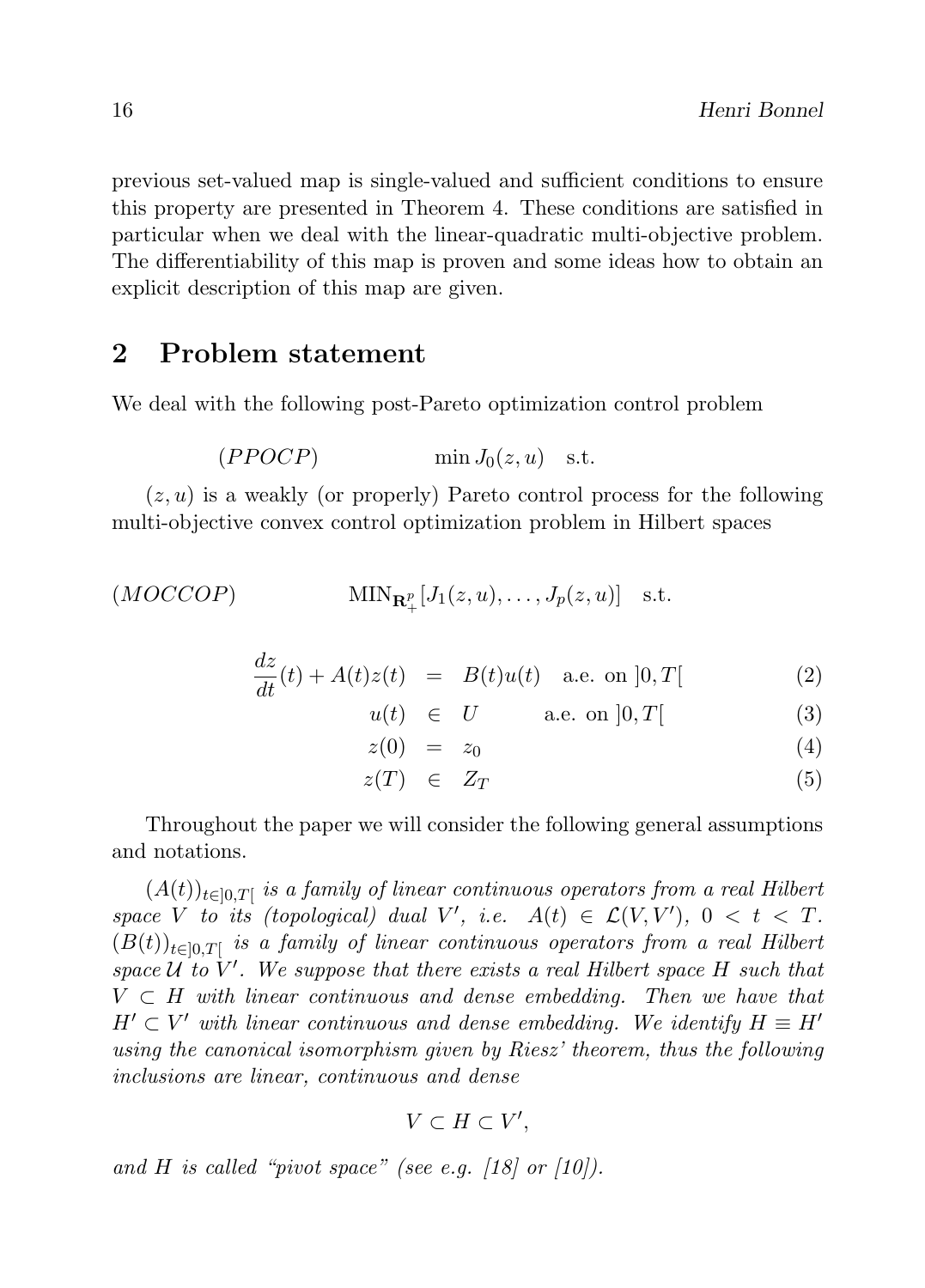For  $v' \in V'$  and  $v \in V$ , we denote by  $(v'|v)$  the value of the functional v' in v. Note the for  $h \in H$  considered as an element of V', and for  $v \in V$ , the real  $(h | v)$  coincides with the usual scalar product between h and v in H. So there is no confusion to denote also  $(\cdot | \cdot)$  the scalar product of H. The norm of H (respectively V and V') will be denoted by  $|\cdot|$  (respectively by  $\|\cdot\|$  and  $\|\cdot\|_*$ ).

Suppose that there are some  $\alpha \in \mathbf{R}$  and  $\omega > 0$  such that, for all  $v \in V$ ,  $t \in ]0, T[,$ 

$$
(A(t)v\,|v) + \alpha|v|^2 \ge \omega\|v\|^2. \tag{6}
$$

Moreover, we suppose that for all  $v, w \in V$ , the function  $t \mapsto (A(t)v | w)$ is measurable on  $[0, T]$ , and there is a constant  $c > 0$ , such that

$$
||A(t)||_{\mathcal{L}(V,V')} \leq c \qquad a.e. \text{ on } ]0,T[.
$$

Also, suppose that for any  $u \in L^2(0,T;\mathcal{U})$ , the function  $t \mapsto B(t)u(t)$  is measurable on  $[0, T[$  and

$$
||B(t)||_{\mathcal{L}(\mathcal{U},V')} \leq c \qquad a.e. \text{ on } ]0,T[.
$$

The initial value  $z_0 \in H$  is specified. We suppose that U is a nonempty closed convex subset of U. The "target set"  $Z_T$  is a nonempty closed convex subset of H.

Each objective  $J_i: L^2(0,T;V) \cap C(0,T;H) \times L^2(0,T;\mathcal{U}) \to \mathbf{R} \cup \{+\infty\}$ is given by

$$
J_i(z, u) = l_i(z(T)) + \int_0^T L_i(t, z(t), u(t))dt,
$$

where  $L_i: ]0,T[ \times V \times U \to \mathbf{R} \cup \{+\infty\}$  is a Borel function such that for each  $t \in ]0, T[$ , the function  $L_i(t, \cdot, \cdot)$  is lower semicontinuous and proper,  $l_i: H \to \mathbf{R} \cup \{+\infty\}$  is supposed proper, lower semicontinuous, and there are some real numbers  $\beta_i$ ,  $\gamma_i$  and and  $a \in L^1(0,T)$  such that

$$
\forall (v, u) \in V \times \mathcal{U} \qquad L_i(t, v, u) \ge a_i(t) + \beta_i ||v||^2 + \gamma_i ||u||_{\mathcal{U}}^2, \quad t \in ]0, T[ \quad (7)
$$

 $i = 0, 1, \ldots, p.$ 

Moreover, the objectives of (MOCCOP) problem are supposed convex, *i.e.* for all  $i = 1, ..., p$ , and  $t \in ]0, T[$ , the functions  $L_i(t, \cdot, \cdot)$ ,  $l_i$  are convex.  $J_0$  is not necessarily convex.

Other assumptions will be specified when necessary.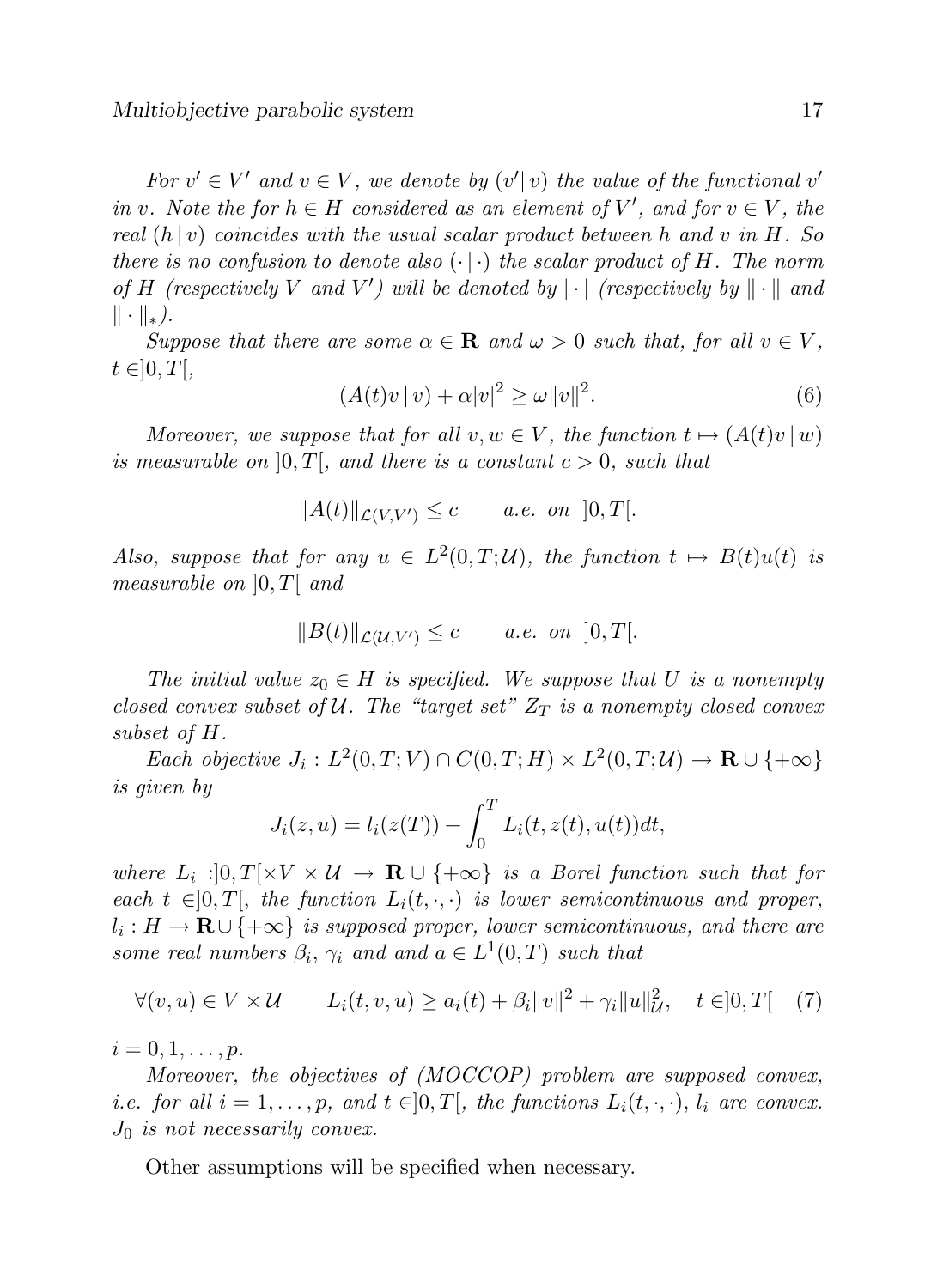Example 1 The abstract problem (MOCCOP) contains as a particular case the following multi-objective parabolic boundary control problem

$$
\text{MIN}_{\mathbf{R}_+^p}[J_1(z, u), \dots, J_p(z, u)] \quad \text{s.t. } (z, u) \text{ verifies}
$$

$$
\frac{\partial z}{\partial t} - \operatorname{div}_x(k(x)\nabla_x z) - q(x)z = 0 \quad \text{a.e. in } Q \tag{8}
$$

$$
\frac{\partial z}{\partial n} + \rho(x)z = u \quad \text{a.e. in } \Sigma \tag{9}
$$

$$
z(x,0) = z_0(x) \quad \text{a.e. in } \Omega \tag{10}
$$

$$
u(t) \in U \quad \text{a.e. in } ]0, T[ \tag{11}
$$

where  $\Omega \subset \mathbf{R}^n$  is an open bounded set, its boundary  $\Gamma$  is of class  $C^1$ ,

$$
Q = \Omega \times ]0, T[, \quad \Sigma = \Gamma \times ]0, T[,
$$

 $k \in C^1(\overline{\Omega}), k(x) > 0, \forall x \in \overline{\Omega}, q \in C(\overline{\Omega}), \rho \in C(\Gamma), \rho \ge 0.$ 

The function  $z = z(x, t) : \Omega \times [0, T] \to \mathbf{R}$  is the *state*, and the function  $u(t) \in L^2(\Gamma)$  is the (boundary) control at the moment  $t \in ]0,T[$ , supposed square integrable, i.e.  $u \in L^2(0,T;L^2(\Gamma))$ . The initial value  $z_0 \in L^2(\Omega)$  is specified.

Put  $V = H^1(\Omega)$ ,  $H = L^2(\Omega)$ ,  $\mathcal{U} = L^2(\Gamma)$ , and define  $A(t) \equiv A \in$  $\mathcal{L}(V, V'), B(t) \equiv B \in \mathcal{L}(U, V')$  by

$$
\forall z, w \in V \ (Az \mid w) = \int_{\Omega} (k \nabla z \cdot \nabla w - qzw) dx + \int_{\Gamma} k \rho zw d\sigma
$$

$$
\forall u \in \mathcal{U}, w \in V, \ (Bu \mid w) = \int_{\Gamma} kuw d\sigma.
$$

Note that the last boundary integral is well defined since for each element w of  $H^1(\Omega)$  its trace on  $\Gamma$ ,  $w_{|\Gamma}$  is well defined and belongs to  $L^2(\Gamma)$  (see e.g. [3] or [29] and the references herein).

It is easy to see that using Green formula, the variational formulation of problem  $(8, 9, 10, 11)$  can be written in the abstract form  $(2, 3, 4)$ , and A, B satisfy all the hypotheses.

Suppose we have  $p$  captors, the  $i^{th}$  captor being located on the boundary in a measurable zone  $\Gamma_i \subset \Gamma$ ,  $i = 1, \ldots, p$ , and the desirable state is  $z_d \in$  $L^2(0,T;V)$ . Suppose that the sets  $(\Gamma_i)_{1\leq i\leq p}$  are mutually disjoints and the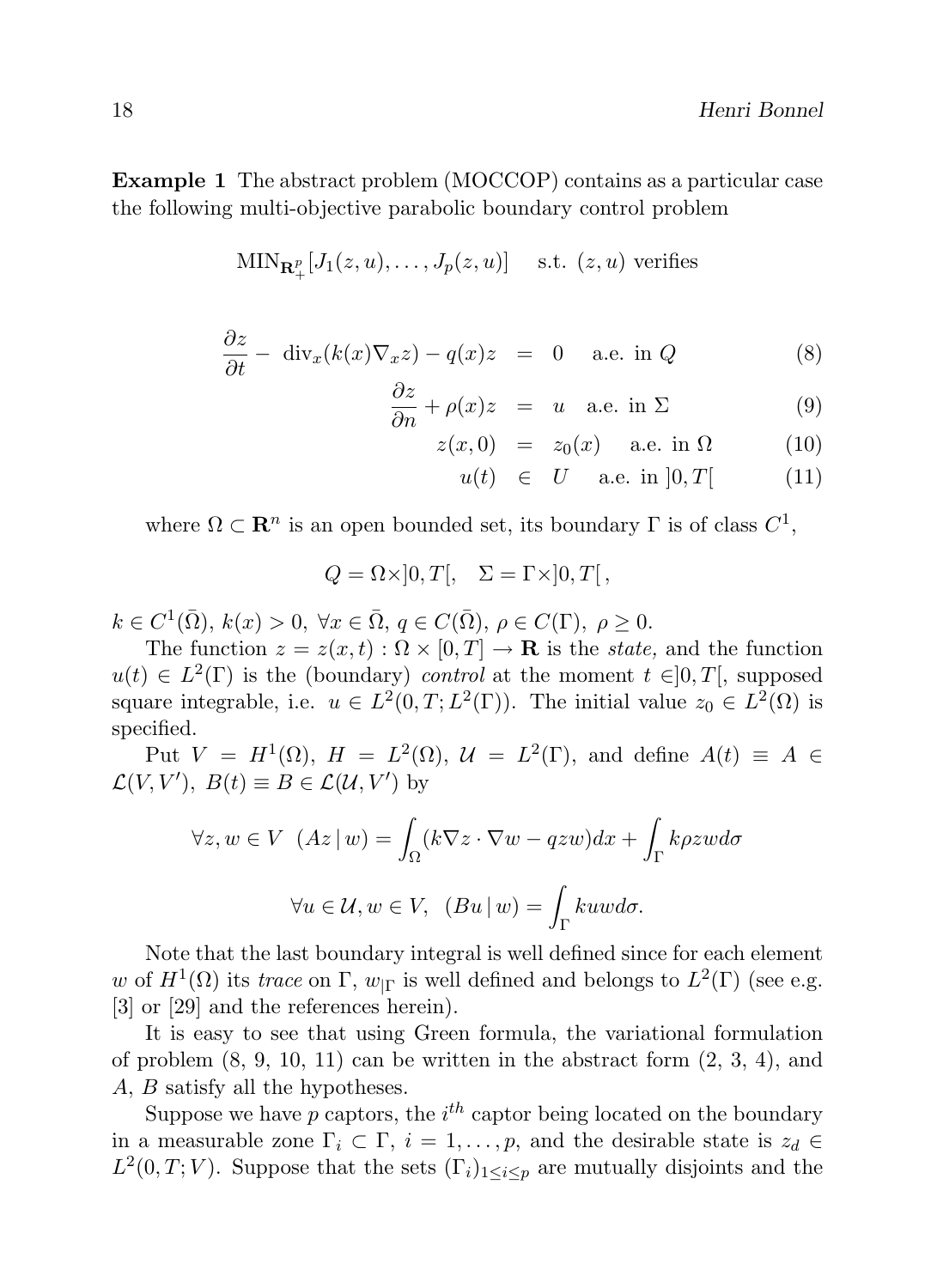values of the desired state are known only on the boundary zone  $\Gamma_i$ . Consider  $l_i = 0$ , and  $L_i$  described by

$$
\forall (t, z, u) \in ]0, T[ \times V \times \mathcal{U} \qquad L_i(t, z, u) = \int_{\Gamma_i} (z - z_d(t))^2 d\sigma + \langle R_i u, u \rangle \mathcal{U},
$$

where  $R_i \in \mathcal{L}(\mathcal{U})$  is a nonnegative symmetric operator.

Finally, let us consider  $L_0 = 0$ ,  $\forall x \in H^2$ ,  $l_0(x) = ||x||$ .

Roughly speaking, the meaning of our problem of optimizing  $J_0(z, u)$  over the set of weakly (or properly) Pareto processes of the multi-objective control problem is that amongst all the (weakly or properly) Pareto controls, i.e., amongst all the controls which are such that we cannot improve an objective  $J_i$  ( $i \geq 1$ ) without deteriorating further another objective  $J_k$ ,  $(k \geq 1)$ , we are looking for the control which realizes the minimal final state norm.

 $\triangle$ 

Example 2 In this example (MOCCOP) problem is stated as a *grand coali*tion of a p-player cooperative differential game. Consider the special case when U is a product of p Hilbert spaces  $\mathcal{U} = \mathcal{U}_1 \times \cdots \times \mathcal{U}_p$ , and consequently  $U = U_1 \times \cdots \times U_p$ ,  $u(t) = (u_1(t), \ldots, u_p(t))$ . Thus  $B(t)u(t) =$  $B_1(t)u_1(t) + \cdots + B_p(t)u_p(t)$ , with  $B_i(t) \in \mathcal{L}(\mathcal{U}_i, V')$ . The player i has the objective  $J_i$  and interacts with the system with the control  $u_i \in L^2(0,T;\mathcal{U}_i)$ . Consider that a "supervisor" of the game has its own objective  $J_0$ . Thus, amongst all the controls which are such that no player can improve his objective without further deteriorating the performance of another player, the supervisor choses the control which optimizes his objective.

Suppose we have the same diffusion process as in previous example (8- 11), but the boundary control is different :

$$
\frac{\partial z}{\partial t} - \operatorname{div}_x(k(x)\nabla_x z) - q(x)z = 0 \quad \text{a.e. in } Q \tag{12}
$$

$$
\frac{\partial z}{\partial n} + \rho(x)z = \sum_{i=1}^{p} u_i \quad \text{a.e. in } \Sigma \tag{13}
$$

$$
z(x,0) = z_0(x) \quad \text{a.e. in } \Omega \tag{14}
$$

$$
u(t) \in U \quad \text{a.e. in } ]0, T[ \tag{15}
$$

The functional spaces are the same except that we take  $\mathcal{U} = \prod_{i=1}^{p} \mathcal{U}_i$  where  $\mathcal{U}_i = L^2(\Gamma), i = 1, \ldots, p, \text{ and } U_i = \{u_i \in L^2(\Gamma) | \operatorname{supp} u_i \subset \Gamma_i\} \text{ where } \Gamma_i \subset \Gamma$ is a closed subset of  $\Gamma$  representing the zone where player (agent) i interacts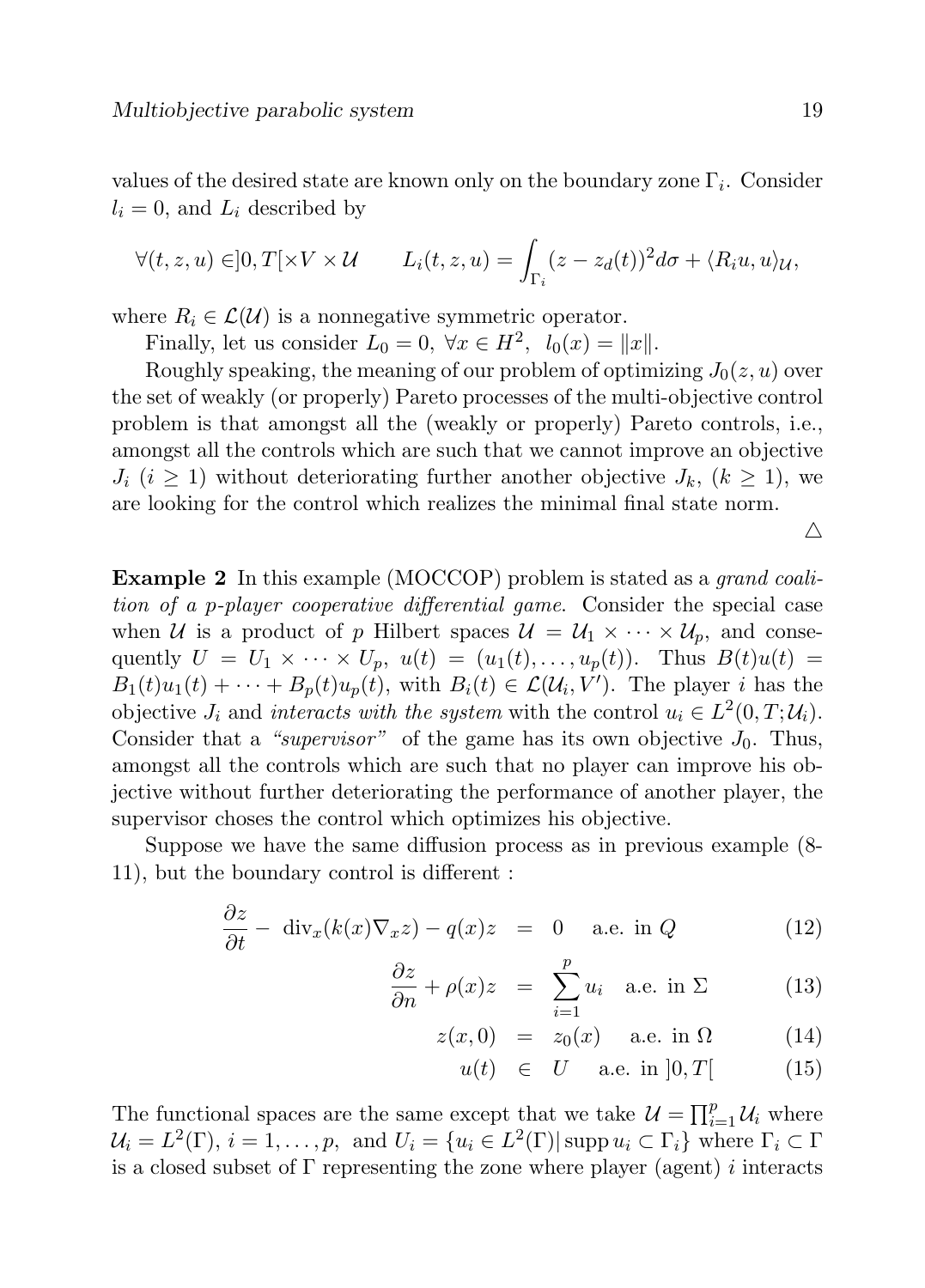$\triangle$ 

with the system. Now the control is of the form  $u(t) = (u_1(t), \ldots, u_n(t)),$  $U = U_1 \times \cdots \times U_p$ . The operator A is the same, but B is now given by

$$
\forall u = (u_1, \dots, u_p) \in \mathcal{U} \quad Bu = \sum_{i=1}^p B_i u_i,
$$

where

$$
\forall w \in V \quad B_i u_i = \int_{\Gamma_i} k u_i w d\sigma.
$$

Suppose that  $\Omega$  is sufficiently smooth such that the state at each moment belongs to  $H^2(\Omega)$ , and  $n \leq 3$ , hence  $z(\cdot, t) \in C(\overline{\Omega})$  (see e.g. [18] for details about solution regularity). The player  $i$  observes the systems in some points (point sensors)  $x_k^{(i)} \in \overline{\Omega}$ ,  $k = 1, ..., m_i$ . Suppose that each player wants to minimize his energy and the square of the deviation from the desired state  $z_d$  in his points of observation i.e.

$$
J_i(z, u) = \int_0^1 \Big( \sum_{k=1}^{m_i} |z(t, x_k^{(i)}) - z_d(t, x_k^{(i)})|^2 + \|u_i(t)\|_{\mathcal{U}_i}^2 \Big) dt,
$$

and the supervisor wants to minimize the final state global deviation, i.e.

$$
J_0(z, u) = ||z(T) - z_d(T)||_{L^2(\Omega)}.
$$

# 3 Preliminary results

**Lemma 1** For each  $z_0 \in H$  and  $u \in L^2(0,T;\mathcal{U})$ , there exists a unique function  $z_u : [0,T] \to H$  such that  $z_u \in L^2(0,T;V) \cap C(0,T;H)$ ,  $\frac{dz_u}{dt} \in$  $L^2(0,T;V')$  verifying the abstract Cauchy problem (2), (4).

Moreover, the correspondence  $u \mapsto z_u$  is an affine continuous operator from  $L^2(0,T; \mathcal{U})$  to  $L^2(0,T; V)$ , and from  $L^2(0,T; \mathcal{U})$  to  $C(0,T; H)$ .

PROOF. Denote for a.e  $t \in ]0, T[$ 

$$
f(t) = B(t)u(t).
$$

It is easy to see  $f \in L^2(0,T;V')$  and the correspondence  $u \mapsto f$  is a linear continuous operator from  $L^2(0,T;\mathcal{U})$  to  $L^2(0,T;V')$ . The existence and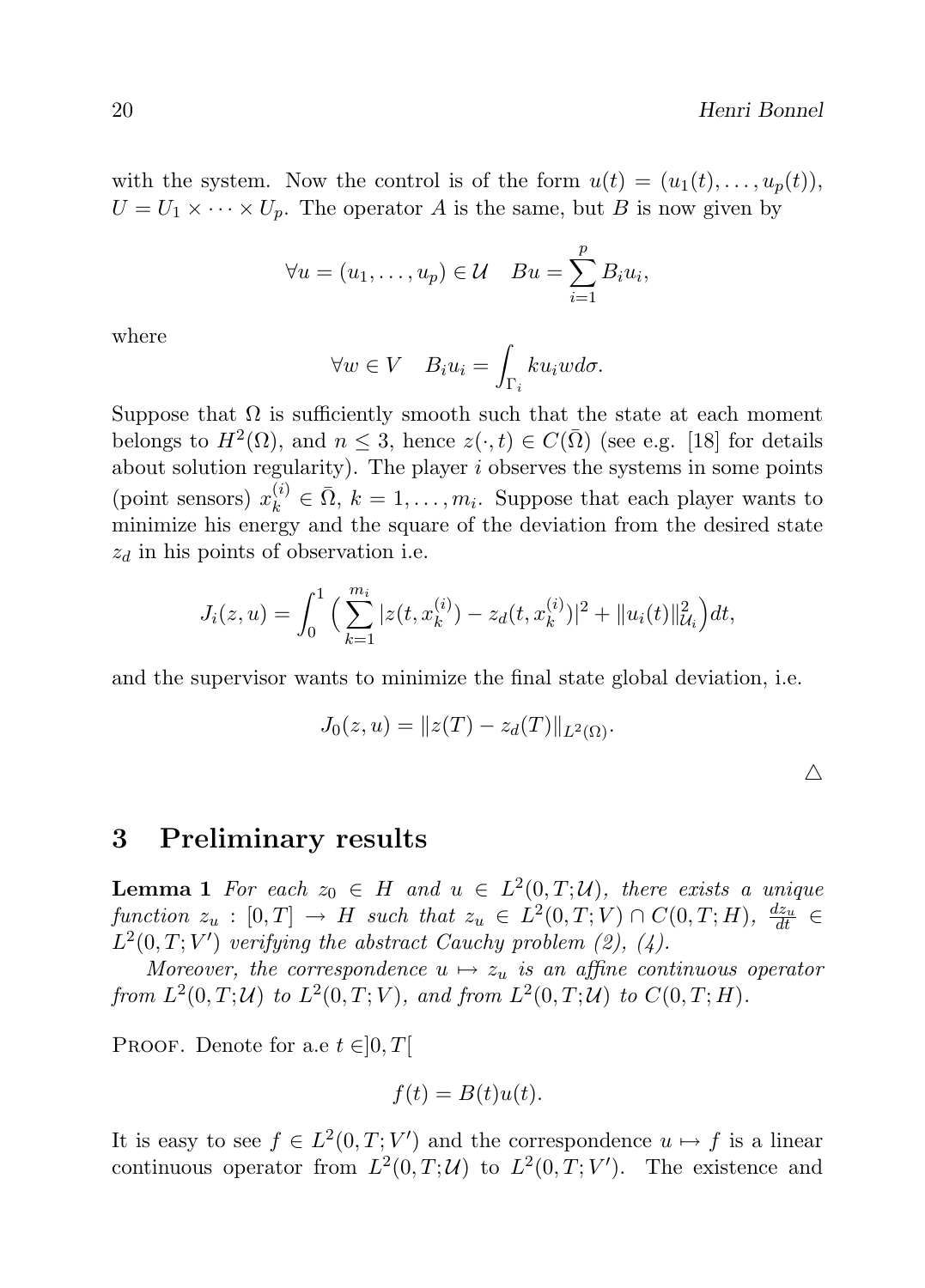uniqueness of the function  $z_u : [0, T] \to H$  such that  $z_u \in L^2(0, T; V) \cap$  $C(0, T; H), \frac{dz_u}{dt} \in L^2(0, T; V')$  verifying

$$
\frac{dz_u}{dt}(t) + A(t)z_u(t) = f(t) \text{ a.e. on } ]0, T[, \qquad z(0) = z_0
$$

is a well known result (see e.g. [29, 3]).

The only thing to prove is the last assertion. Let  $z^h : [0, T] \to H$  be the unique function such that  $z^h \in L^2(0,T;V) \cap C(0,T;H)$ ,  $\frac{dz^h}{dt} \in L^2(0,T;V')$ verifying

$$
\frac{dz^h}{dt}(t) + A(t)z^h(t) = 0
$$
 a.e. on  $]0, T[,$   $z^h(0) = z_0,$ 

and let  $z^f : [0, T] \to H$  be the unique function such that  $z^f \in L^2(0, T; V) \cap$  $C(0, T; H), \frac{dz^{f}}{dt} \in L^{2}(0, T; V')$  verifying

$$
\frac{dz^f}{dt}(t) + A(t)z^f(t) = f(t) \text{ a.e. on } ]0, T[, \qquad z^f(0) = 0.
$$

Obviously  $z_u = z^h + z^f$ ,  $z^h$  does not depend on u, so it is sufficient to prove that the correspondence  $f \mapsto z^f$  is a linear continuous operator from  $L^2(0,T;V')$  to  $L^2(0,T;V)$ , and from  $L^2(0,T;V')$  to  $C(0,T;H)$ .

Note that the function  $t \mapsto \tilde{z}(t) := e^{-\alpha t} z^f(t)$  verifies the Cauchy problem  $\frac{d\tilde{z}}{dt}(t) + (A(t) + \alpha I)\tilde{z}(t) = e^{-\alpha t}f(t), \quad \tilde{z}(0) = 0$ , and  $\tilde{A}(t) := A(t) + \alpha I$  verifies for all  $v \in V$  and  $t \in ]0,T[$ ,  $(\tilde{A}(t)v\,|\,v) \geq \omega ||v||^2$ , so we can assume without loss of generality that  $\alpha = 0$  in (6).

Then we have for a.e.  $t \in ]0, T[$ 

$$
\frac{d}{dt}|z^f(t)|^2 = 2\left(\frac{dz^f(t)}{dt}|z^f(t)\right)
$$
  
\n
$$
= 2(-A(t)z^f(t) + f(t)|z^f(t))
$$
  
\n
$$
\leq -2\omega||z^f(t)||^2 + 2(f(t)|z^f(t)).
$$

Since  $z^f \in C(0,T;H)$ , we obtain for all  $t \in [0,T]$  that

$$
|z^f(t)|^2 + 2\omega \int_0^t \|z^f(s)\|^2 ds \le 2 \int_0^t (f(s) | z^f(s)) ds.
$$

Since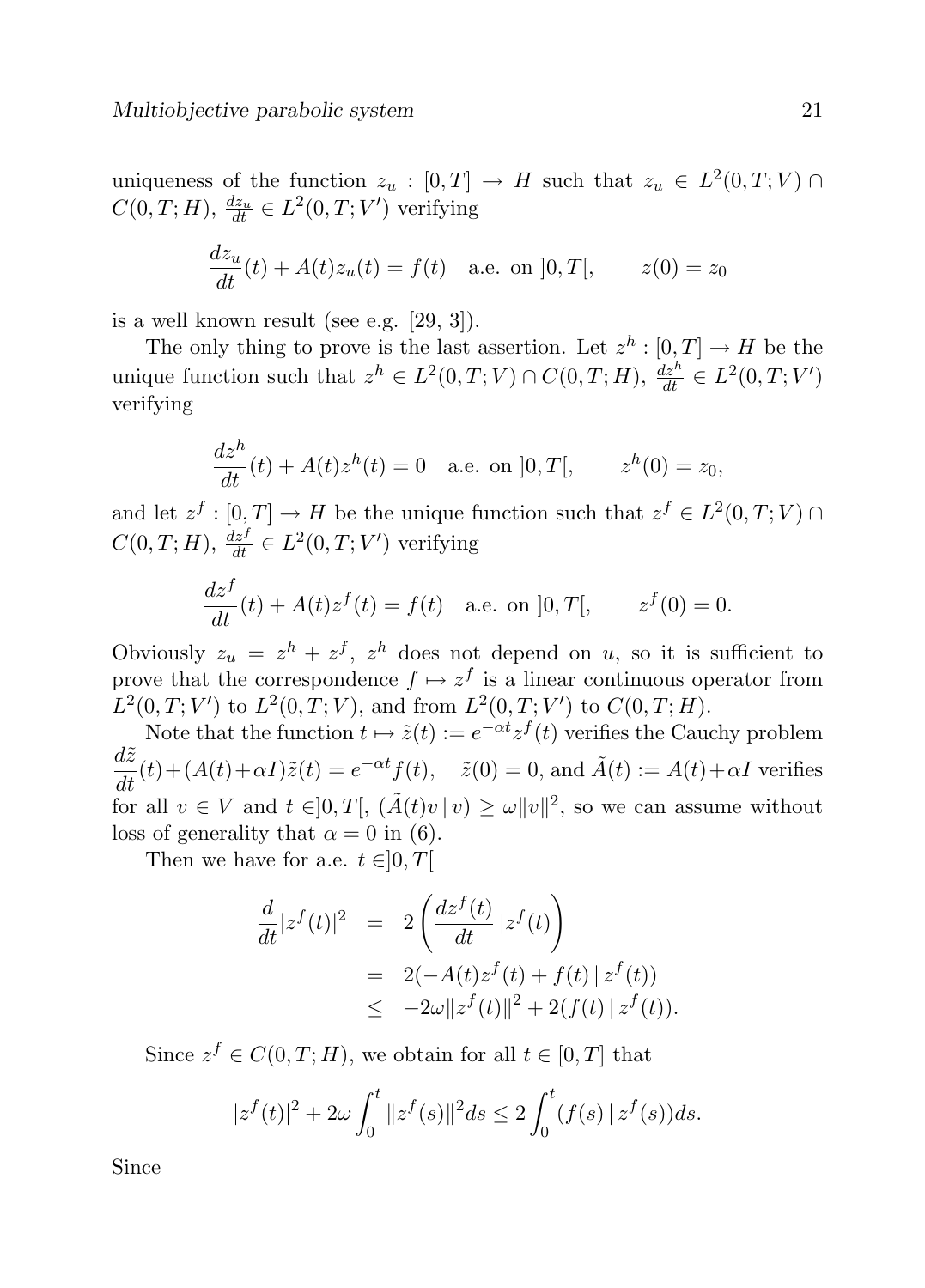$$
2\int_0^t (f(s) | z^f(s))ds \le 2\left(\int_0^t \|f(s)\|_{*}^2 ds\right)^{1/2} \left(\int_0^t \|z^f(s)\|^2 ds\right)^{1/2}
$$
  

$$
\le \frac{1}{\omega} \|f\|_{L^2(0,T,V')}^2 + \omega \int_0^t \|z^f(s)\|^2 ds,
$$

we obtain finally that

$$
\max\left\{\|z^f\|_{C(0,T;H)}^2,\,\omega\|z^f\|_{L^2(0,T;V)}^2\right\}\leq\frac{1}{\omega}\|f\|_{L^2(0,T;V')}^2
$$

and the conclusions follow immediately.

**Proposition 1** Let us define for all  $u \in L^2(0,T;\mathcal{U})$  and  $i = 0,1,\ldots,p$ 

$$
\hat{J}_i(u) := J_i(z_u, u),\tag{16}
$$

where the map  $u \mapsto z_u$  has been introduced in Lemma 1. Then the function  $\hat{J}_i: L^2(0,T; \mathcal{U}) \to \mathbf{R} \cup \{+\infty\}$  is lower semicontinuous.

PROOF. Fix  $i \in \{0, 1, \ldots, p\}$ . By (7) we obtain as in ([2], Example 2 page 14) that the functional  $[0, T] \times L^2(0,T;V) \times L^2(0,T;U) \ni (z, u) \mapsto$  $\int_0^T L_i(t, z(t), u(t))dt \in \mathbf{R} \cup \{+\infty\}$  is lower semicontinuous. Then, according to Lemma 1, by composition with the continuous map  $u \mapsto z_u$ , we obtain that  $u \mapsto \int_0^T L_i(t, z_u(t), u(t))dt$  is lower semicontinuous from  $L^2(0, T; \mathcal{U})$  to  $\mathbf{R} \cup \{+\infty\}$ . Also, the functional  $u \mapsto l_i(z_u(T))$  is lower semicontinuous from  $L^2(0,T;\mathcal{U})$  to  $\mathbf{R} \cup \{+\infty\}$ , since, by Lemma 1, for each fixed  $t \in [0,T]$ , we obtain easily that the map  $u \mapsto z_u(t)$  is continuous from  $L^2(0,T;\mathcal{U})$  to H.  $\triangle$ 

# 4 Main results

Consider the set

$$
U_{ad} := \{ u \in L^2(0, T; \mathcal{U}) \mid u(t) \in U \quad \text{a.e. on } ]0, T[, \quad z_u(T) \in Z_T \}. \tag{17}
$$

The set  $U_{ad}$  is *closed and convex* in  $L^2(0,T;\mathcal{U})$ . Indeed, since U and  $Z_T$ are convex, and  $u \mapsto z_u$  is affine, we obtain that  $U_{ad}$  is convex. On the other hand, since U is closed in  $U$ , and  $Z_T$  is closed in H, using Fischer-Riesz

$$
\triangle
$$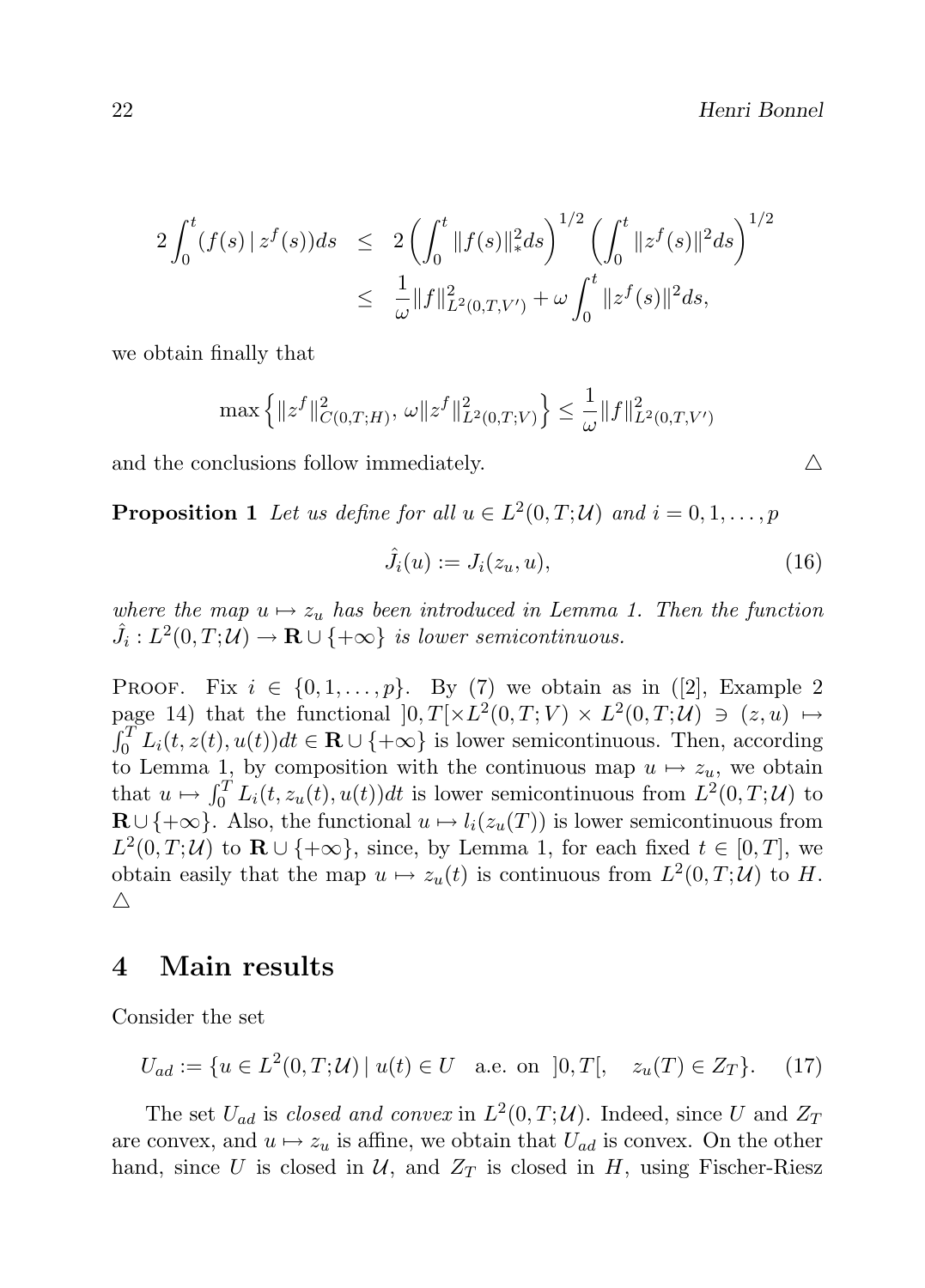theorem and the fact that  $u \mapsto z_u(T)$  is continuous from  $L^2(0,T;U)$  to H according to Lemma 1, it is easy to see that  $U_{ad}$  is closed in  $L^2(0,T;\mathcal{U})$ .

From now on we will assume that

$$
(A) \tU_{ad} \neq \emptyset.
$$

(B) the functionals  $\hat{J}_i$  take finite values on  $U_{ad}$ ,  $i = 1, 2, ..., p$ .

Now, according to Proposition 1, our problem (PPOPC) can be written equivalently as

$$
\min \hat{J}_0(u) \quad \text{s.t.} \tag{18}
$$

 $u$  is a (weakly or properly) Pareto solution to

$$
\text{MIN}_{\mathbf{R}_+^p}[\hat{J}_1(u),\ldots,\hat{J}_p(u)] \quad \text{s.t.} \quad u \in U_{ad}.\tag{19}
$$

Let us consider the map  $\hat{J} = (\hat{J}_1, \dots, \hat{J}_p) : U_{ad} \to \mathbb{R}^p$ . The following result is known as "scalarization theorem" (see e.g. [28, 30, 31]), and allows to replace a convex multiobjective minimization problem with a family of scalar convex minimization problem.

**Theorem 1** Let  $\tilde{u} \in U_{ad}$ . Then  $\tilde{u}$  is a weakly (resp. properly) Pareto solution to problem (19) if, and only if, there exists  $\theta = (\theta_1, \ldots, \theta_p) \in \mathbb{R}^p_+ \setminus \{0\}$ (resp.  $\theta \in \mathbb{R}_{++}^p$ ) such that  $\tilde{u}$  is a minimizer of the functional

$$
U_{ad} \ni u \mapsto \langle \theta, \hat{J}(u) \rangle = \sum_{i=1}^{p} \theta_i \hat{J}_i(u)
$$
 (20)

over  $U_{ad}$ .

Let the symbol  $\sigma$  stands for "weak"  $(\sigma = w)$  or "proper"  $(\sigma = p)$ . Denote

$$
\Theta_{\sigma} = \begin{cases} \mathbf{R}_{+}^{p} \setminus \{0\} & \text{if } \sigma = w \\ \mathbf{R}_{++}^{p} & \text{if } \sigma = p \end{cases}
$$

Then the scalarization theorem can be written as

$$
\sigma\text{-ARGMIN}_{u\in U_{ad}}\mathbf{R}_{+}^{p}\hat{J}(u) = \bigcup_{\theta \in \Theta_{\sigma}} \underset{u\in U_{ad}}{\operatorname{argmin}} \langle \theta, \hat{J}(u) \rangle, \tag{21}
$$

where the left hand side stands for the  $\sigma$ -Pareto set associated with problem (19), and  $\sigma \in \{w, p\}.$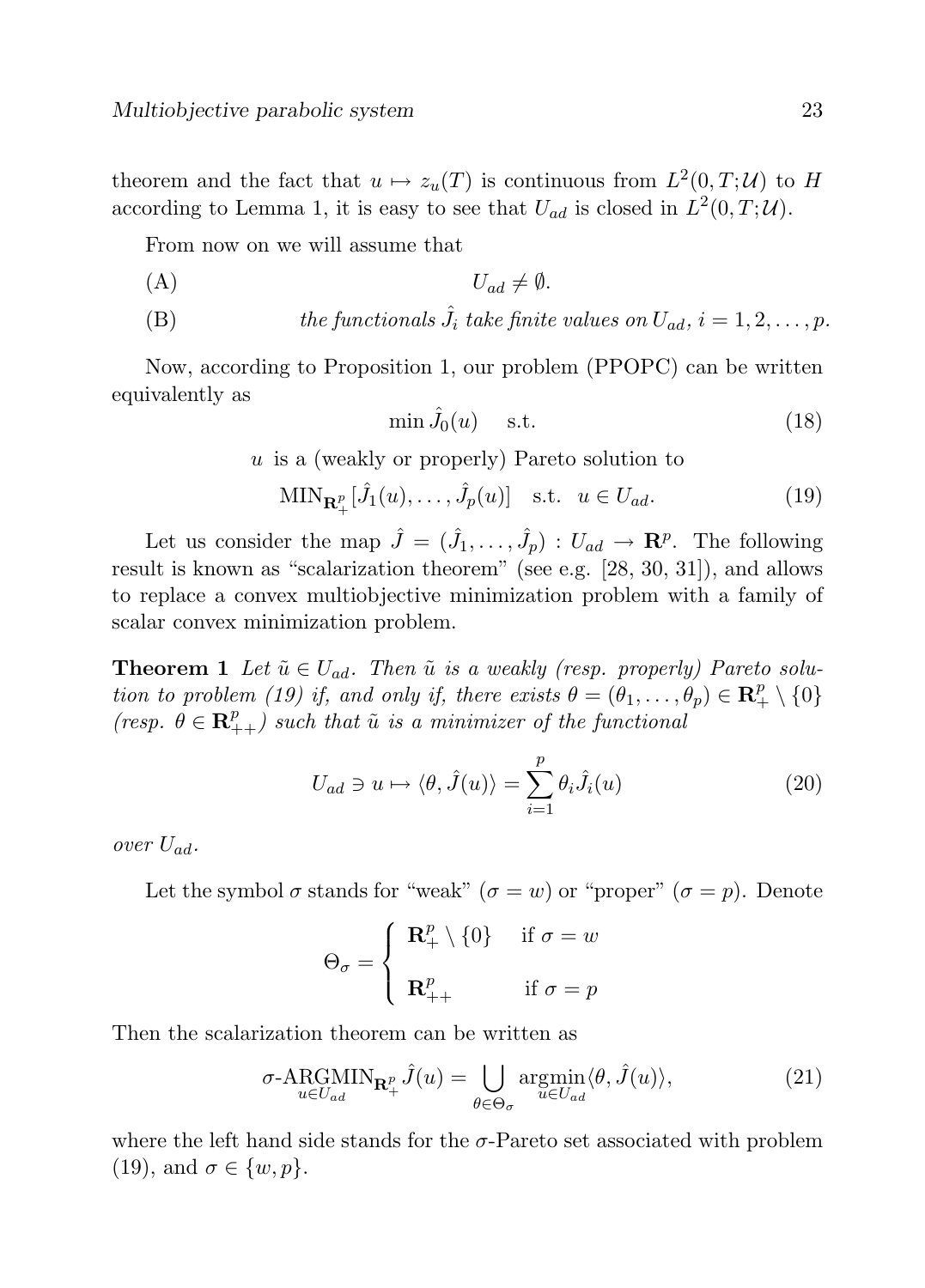#### 4.1 Necessary optimality conditions

In this subsection necessary optimality conditions in a general setting are presented. To do this we need some results from set-valued analysis , and for reader's convenience we will recall briefly some basic facts and notations.

Let X, Y be real Banach spaces and let  $F: \mathcal{X} \to 2^{\mathcal{Y}}$  be a set-valued map,  $A \subseteq \mathcal{X}$  and  $B \subseteq \mathcal{Y}$ . Denote

dom 
$$
F = \{x \in \mathcal{X} | F(x) \neq \emptyset\}
$$
,  $Gr(F) = \{(x, y) \in \mathcal{X} \times \mathcal{Y} | y \in F(x)\}$ ,  

$$
F(A) = \bigcup_{x \in A} F(x) \quad F^{-}(B) = \{x \in \mathcal{X} | F(x) \cap B \neq \emptyset\}.
$$

The *contingent cone*  $T(A, x)$  of the set A at the point  $x \in A$  is the set of the elements  $h \in \mathcal{X}$  such that there exists a sequence  $(x_n)_{n\geq 1}$  of elements of A and a sequence  $(t_n)_{n>1}$  of positive real numbers such that

$$
x = \lim x_n \quad \text{and} \quad h = \lim t_n (x_n - x).
$$

The contingent derivative  $DF(x_0, y_0) : \mathcal{X} \to 2^{\mathcal{Y}}$  of F at  $(x_0, y_0) \in$  $Gr(F)$  is defined by

$$
Gr(DF(x_0, y_0)) = T(Gr(F), (x_0, y_0)).
$$

This is equivalent to say that, for each  $x \in \mathcal{X}$ ,  $y \in DF(x_0, y_0)(x) \Longleftrightarrow$ 

$$
\exists t_n > 0, (x_n, y_n) \in \text{Gr}(F) : \lim(x_n, y_n) = (x_0, y_0)
$$
  
and  $(x, y) = \lim t_n (x_n - x_0, y_n - y_0).$ 

Now we go back to our problem. Let  $P_{\sigma}: \mathbf{R}^p \to 2^{L^2(0,T;\mathcal{U})}$  be the setvalued map given by

$$
P_{\sigma}(\theta) := \begin{cases} \underset{u \in U_{ad}}{\operatorname{argmin}} \langle \theta, \hat{J}(u) \rangle & \text{if } \theta \in \Theta_{\sigma} \\ \emptyset & \text{if } \theta \in \mathbf{R}^p \setminus \Theta_{\sigma}. \end{cases}
$$

It is obvious that  $P_{\sigma}$  has convex closed values which are subsets of  $U_{ad}$ . Moreover (21) can be written as

$$
\sigma\text{-ARGMIN}_{u\in U_{ad}} \mathbf{R}_{+}^{p} \hat{J}(u) = P_{\sigma}(\Theta_{\sigma}). \tag{22}
$$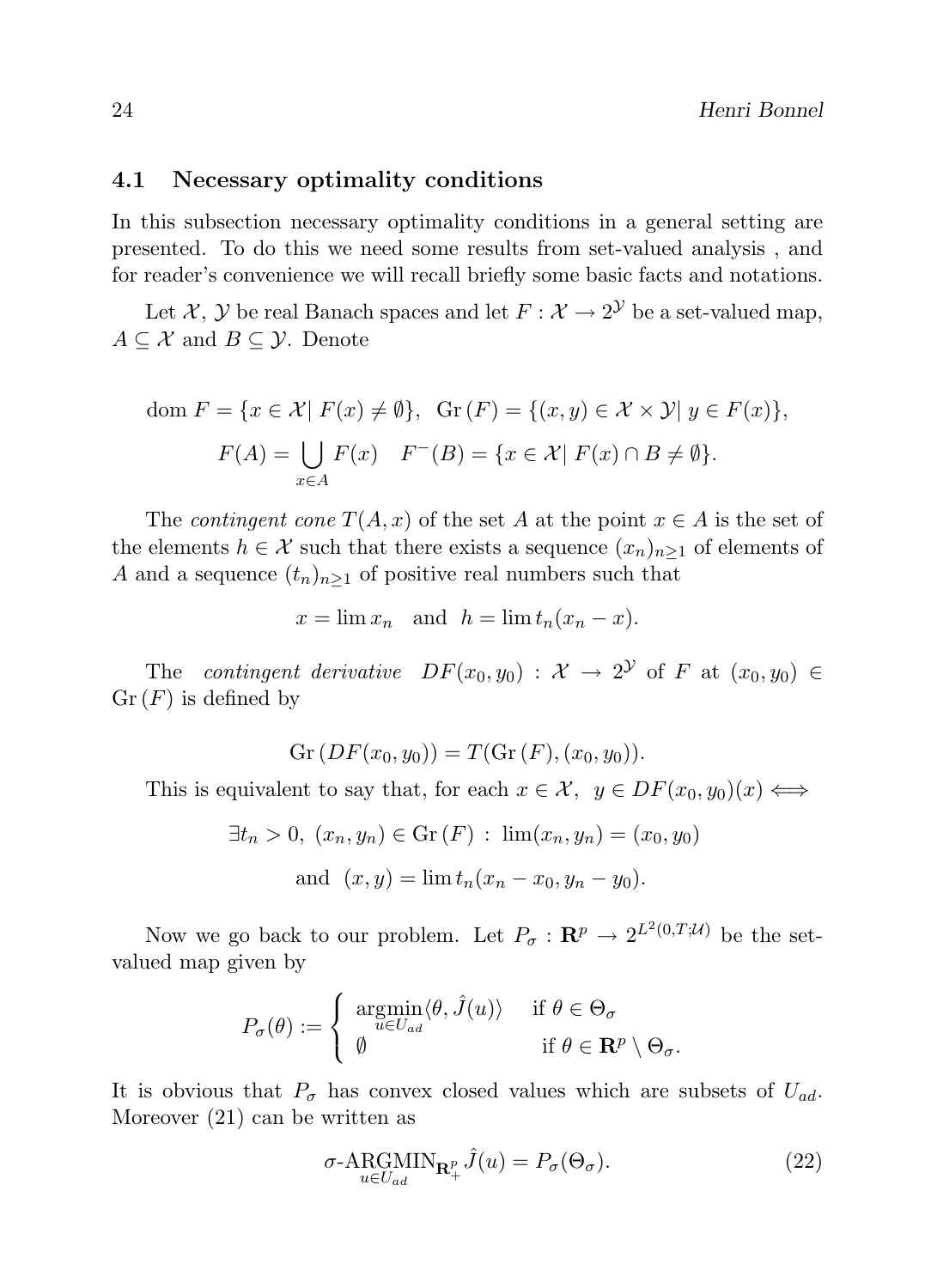Consider the following scalar set-valued minimization problem

$$
(SSVM_{\sigma}) \qquad \qquad \min_{\theta \in \Theta_{\sigma}} \hat{J}_0 \circ P_{\sigma}(\theta).
$$

Recall that a *solution* to this problem is an element  $(\tilde{\theta}, \tilde{y}) \in \text{Gr}(\hat{J}_0 \circ P_{\sigma})$  such that

$$
\tilde{y} = \min(\hat{J}_0 \circ P_{\sigma})(\Theta_{\sigma}).
$$

The following two results have been obtained in [6]

**Proposition 2** Problem (18-19) is equivalent to problem (SSV $M_{\sigma}$ ) in the following sense

If  $\tilde{u}$  solves (18-19), then  $P_{\sigma}^{-}(\{\tilde{u}\}) \neq \emptyset$ , and for each  $\tilde{\theta} \in P_{\sigma}^{-}(\{\tilde{u}\})$  we have that  $(\tilde{\theta}, \hat{J}_0(\tilde{u}))$  is a solution to problem  $(SSVM_{\sigma}).$ 

Conversely, if  $(\tilde{\theta}, \tilde{y})$  is a solution to problem  $(SSVM_{\sigma})$ , then there exists  $\tilde{u} \in P_{\sigma}(\tilde{\theta})$  such that  $\tilde{u}$  solves problem (18-19) and  $\tilde{y} = \hat{J}_0(\tilde{u})$ .

**Theorem 2** (NECESSARY OPTIMALITY CONDITIONS) Suppose that  $\hat{J}_0$  is Fréchet differentiable on an open set containing  $U_{ad}$ . Let  $\tilde{u}$  solve problem (18-19). Then  $P_{\sigma}^{-}(\tilde{u}) \neq \emptyset$ , and for each  $\tilde{\theta} \in P_{\sigma}^{-}(\tilde{u})$ 

$$
\forall \theta \in \mathbf{R}^p \qquad \nabla \hat{J}_0(\tilde{u}) \cdot DP_{\sigma}(\tilde{\theta}, \tilde{u})(\theta) \subset [0, +\infty[ \tag{23}
$$

where  $\nabla \hat{J}_0(\tilde{u})$  stands for the Fréchet derivative of  $\hat{J}_0$  at the point  $\tilde{u}$ .

**Remark 1** If we identify  $L^2(0,T;\mathcal{U})$  to its dual by Riesz canonical isomorphism, we can consider  $\nabla \hat{J}_0(\tilde{u}) \in L^2(0,T; \mathcal{U})$ , and then (23) can be restated as

$$
\forall \theta \in \mathbf{R}^p, \ \forall u \in DP_{\sigma}(\tilde{\theta}, \tilde{u})(\theta) \qquad \langle \nabla \hat{J}_0(\tilde{u}), u \rangle_{L^2(0, T; \mathcal{U})} \ge 0. \tag{24}
$$

We end up this subsection with an existence result for the scalarized problem. Consider the following coercivity hypothesis

 $(CH_{\sigma})$  for all  $i \in \{1, ..., p\}, l_i$  is bounded from below, and in relation (7) we have

$$
\beta_i = 0 \quad \text{and} \quad \begin{cases} \gamma_i > 0 \quad \text{if } \sigma = w \\ \gamma_i \ge 0, \ \sum_{j=1}^p \gamma_j > 0 \quad \text{if } \sigma = p. \end{cases}
$$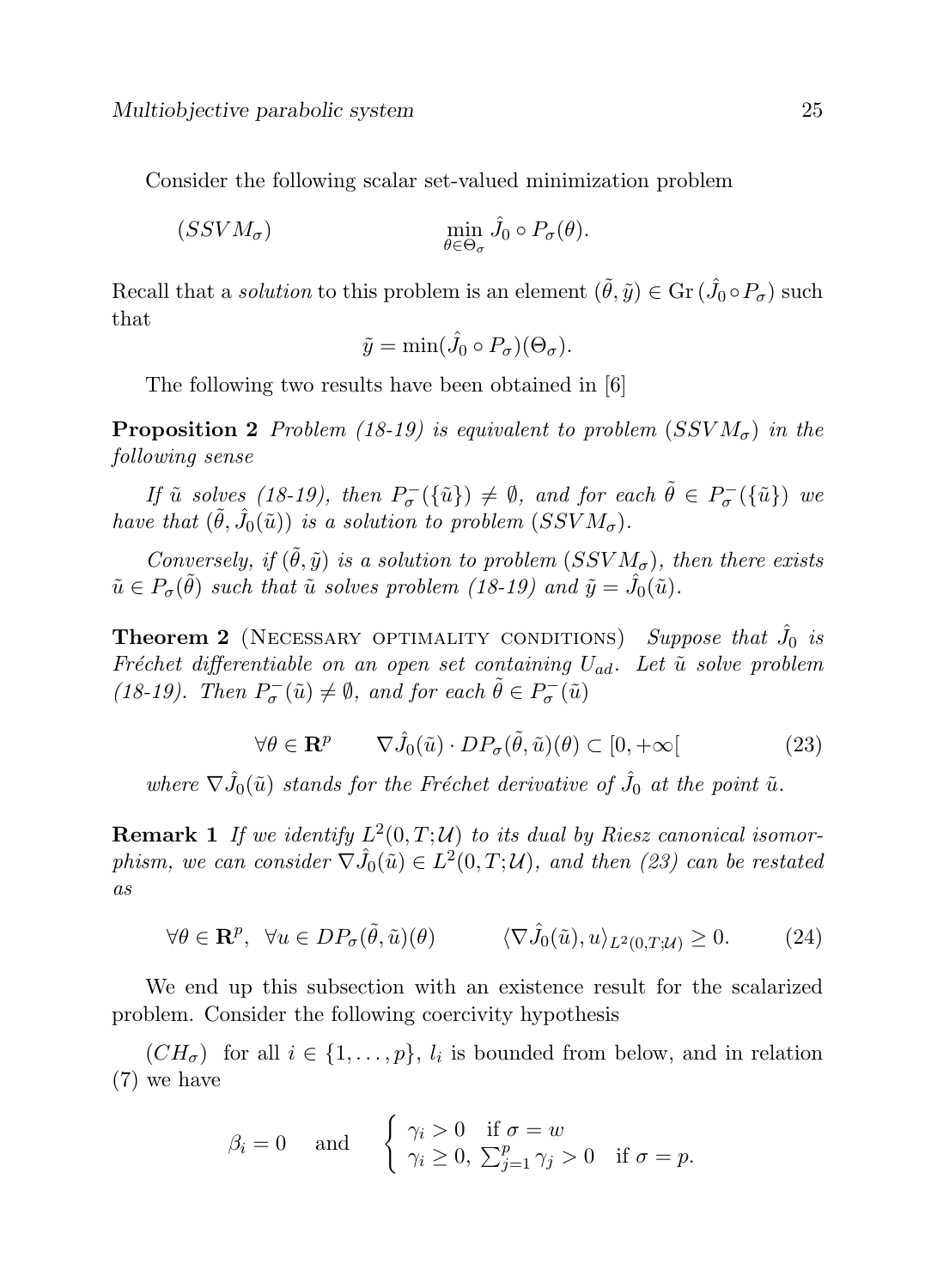**Theorem 3** Let  $\sigma \in \{w, p\}$ . Suppose that at least one of the following assumptions is fulfilled

(i)  $(CH_{\sigma})$ 

(ii) The set U is bounded in  $\mathcal U$ .

Then

$$
\mathrm{dom}\,(P_{\sigma})=\Theta_{\sigma},
$$

in other words, for each  $\theta \in \Theta_{\sigma}$ , the scalarized problem  $\min_{u \in U_{ad}} \langle \theta, \hat{J}(u) \rangle$  admits at least a solution.

PROOF. It is obvious that for each  $\theta \in \Theta_{\sigma}$  the functional  $u \mapsto \langle \theta, \hat{J}(u) \rangle$  is convex, finite valued and lower semicontinuous on the closed convex set  $U_{ad}$ , hence lower semicontinuous for the weak topology of  $L^2(0,T;\mathcal{U})$ . On the other hand if  $(CH_{\sigma})$  holds then  $\langle \theta, \hat{J}(\cdot) \rangle$  is coercive and the conclusion is a well known result. If U is bounded in U, then it is easy to see that  $U_{ad}$  is bounded in  $L^2(0,T;\mathcal{U})$ , hence weakly compact, and the conclusion follows from Weierstrass' Theorem.  $\triangle$ 

### 4.2 The case when  $P_{\sigma}$  is single valued

We will make the following assumption to ensure the strict convexity of the functional  $\langle \theta, \hat{J}_0(\cdot) \rangle$ 

$$
(SC_{\sigma}) \qquad \begin{cases} \forall i \in \{1, ..., p\} & L_i \text{ is strictly convex if } \sigma = w \\ \exists i \in \{1, ..., p\} \mid L_i \text{ is strictly convex if } \sigma = p. \end{cases}
$$

Then we can state the following result.

Theorem 4 (Existence and uniqueness for the scalarized prob-LEM) Let  $\sigma \in \{w, p\}$ . Under the hypotheses of Theorem 3 and  $(SC_{\sigma})$ , for any  $\theta \in \Theta_{\sigma}$  there exists a unique minimizer of  $\langle \theta, \hat{J}(\cdot) \rangle$  over  $U_{ad}$  denoted from now on  $\tilde{u}(\theta)$ .

Conversely, for each  $\sigma$ -Pareto solution to problem (19)  $u \in \sigma\text{-ARGMIN}_{u \in U_{ad}} \mathcal{F}_+ \hat{J}(u)$  there exists at least an element  $\theta \in \Theta_{\sigma}$  such that  $u = \tilde{u}(\theta).$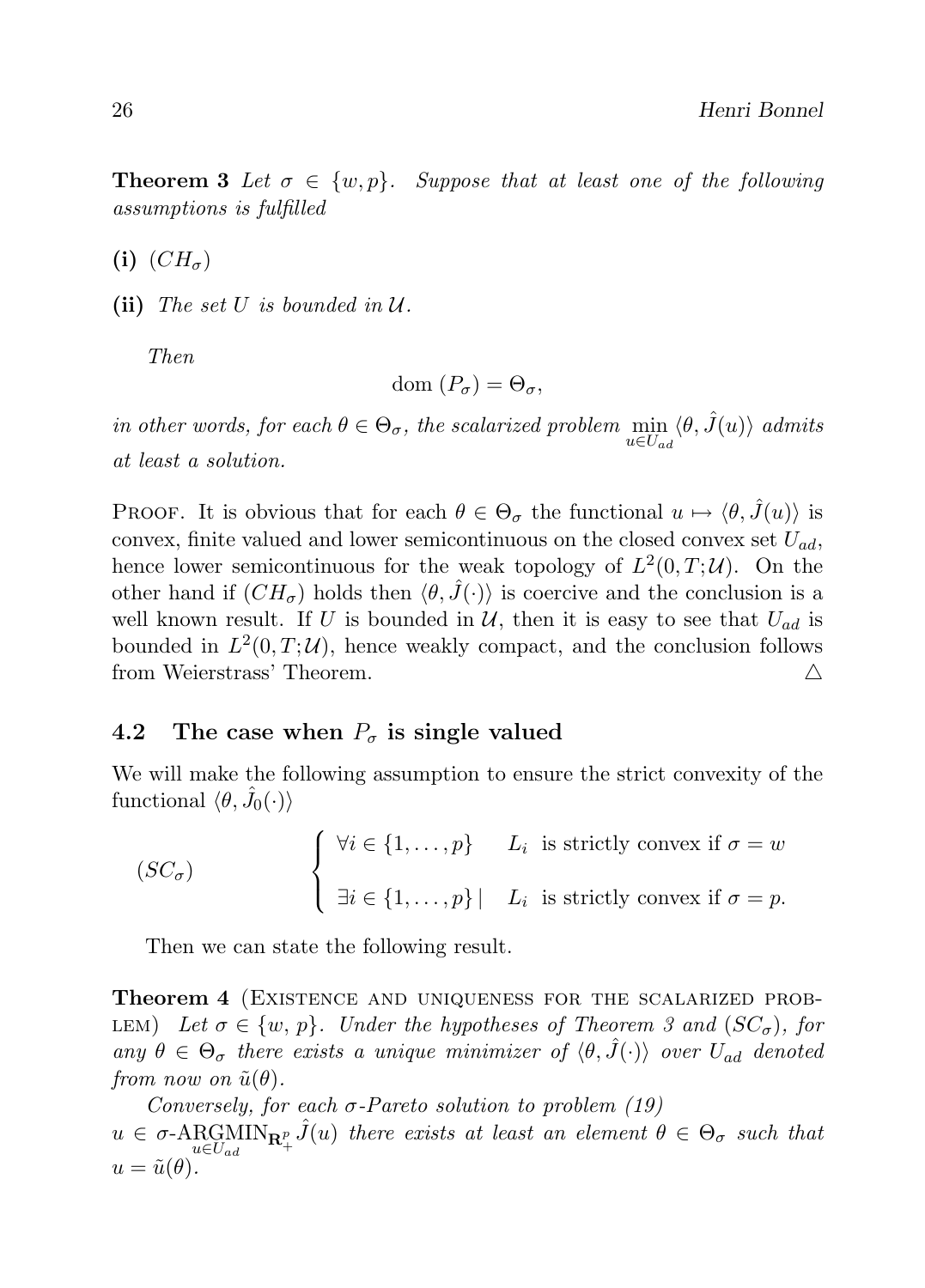**Proof.** The existence of  $\tilde{u}(\theta)$  follows from Theorem 3 and the uniqueness follows from  $(SC_{\sigma})$  which ensures the strict convexity of  $\langle \theta, \hat{J}(\cdot) \rangle$ .

The last part follows from Theorem 1.  $\triangle$ 

Thus we obtain immediately the following:

**Corollary 1** Under the hypotheses of Theorem 4 the map  $P_{\sigma}$  is single valued

$$
\forall \theta \in \Theta_{\sigma} \qquad P_{\sigma}(\theta) = \{\tilde{u}(\theta)\}\
$$

and establishes a surjection from  $\Theta_{\sigma}$  to  $\sigma$ -ARGMIN $_{\mathbf{R}_{+}^{p}}\hat{J}(u)$ .

From now on we will keep the hypotheses of Theorem 4. Consider the function  $\tilde{J}_0$  :  $\Theta_{\sigma} \to \mathbf{R}$  given for all  $\theta \in \Theta_{\sigma}$  by

$$
\tilde{J}_0(\theta) := \hat{J}_0(\tilde{u}(\theta)).\tag{25}
$$

It is clear that our problem  $(PPOCP)$  is equivalent to the following finite dimensional scalar minimization problem

> $(SMFD)$  $\min_{\theta \in \Theta_{\sigma}} \tilde{J}_0(\theta)$

in the sense that

 $(z, u)$  is a solution to (PPOCP) if, and only if, there exists a solution  $\theta$ to (SMFC) such that  $u = \tilde{u}(\theta)$  and  $z = z_u$ .

Thus the main practical problem is to be able to find in closed form, (or at least to have the maximum of information about) the map  $\theta \mapsto \tilde{u}(\theta)$ .

In the general setting we can apply Pontryagin maximum principle for the control problem having the scalar objective  $(z, u) \rightarrow (\theta, (J_1(z, u), \ldots, J_n(z, u)))$ and satisfying  $(2, 3, 4, 5)$  as e.g. in [3], but this approach will be very difficult for applications, and could be the subject of a subsequent paper. We will restrain our study here to a particular but important case of the linearquadratic multi-objective control problem in Hilbert spaces.

### 4.3 The case of a linear-quadratic multi-objective parabolic control system

In this section we consider the particular case when,  $U = U$ ,  $Z_T = H$ , and for all  $i = 1, \ldots, p$ ,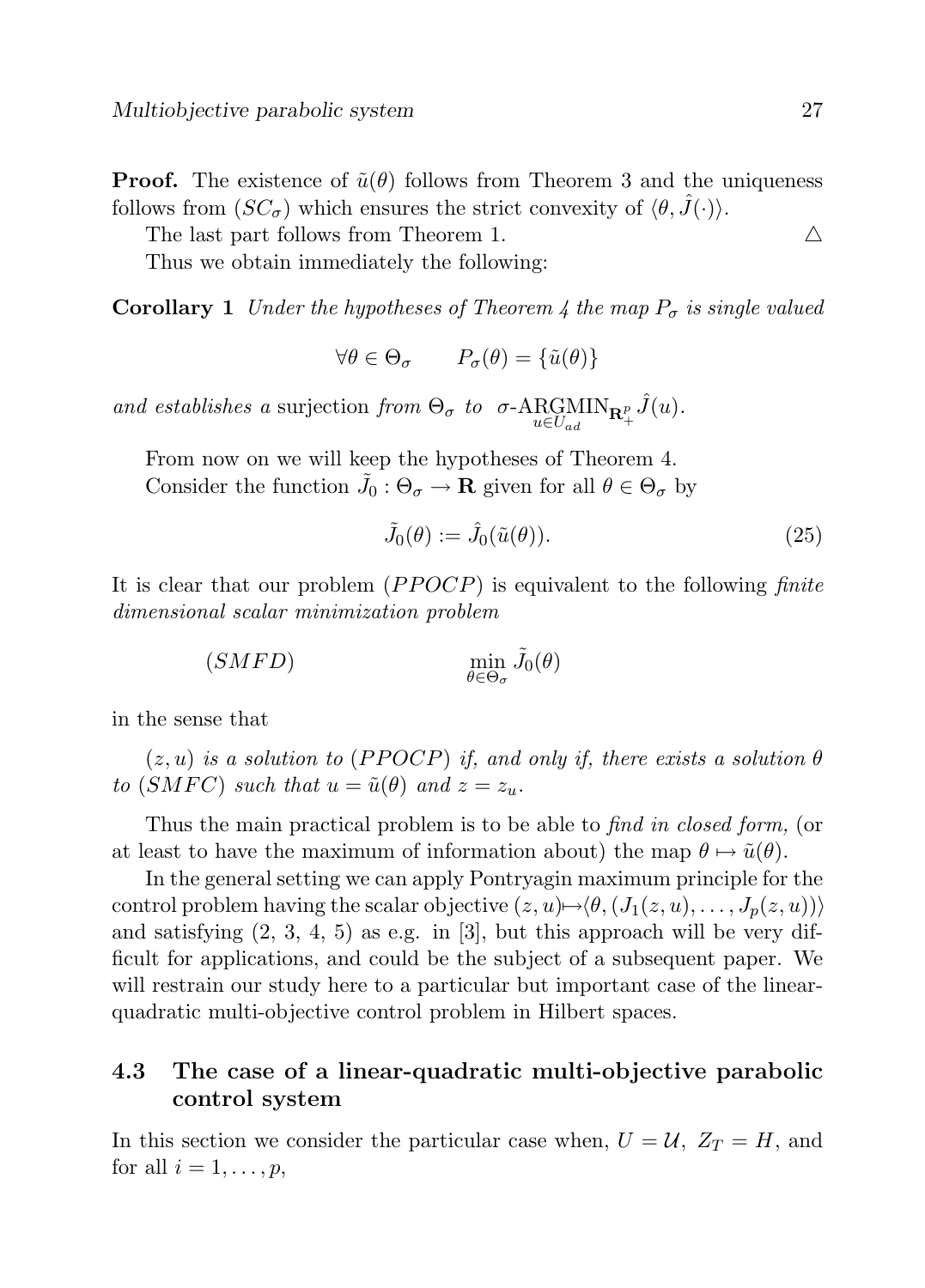$$
l_i = 0, \ \ \forall (t, v, u) \in ]0, T[ \times V \times \mathcal{U}, \ L_i(t, v, u) = ||C_i(t)(v - z_d(t))||_W^2 + \langle R_i(t)u, u \rangle,
$$

where W is a real Hilbert space, and for all  $t \in ]0, T]$ ,  $C_i(t) \in \mathcal{L}(V, W)$ ,  $R_i(t) \in \mathcal{L}(\mathcal{U}, \mathcal{U})$ , is a symmetric positive operator.  $z_d \in L^2(0, T; V)$  is the desired state. Moreover, we suppose that  $t \mapsto \langle C_i(t)v, w \rangle_W, t \mapsto \langle R_i(t)u_1, u_2 \rangle_{\mathcal{U}},$ are measurable for all  $v \in V, w \in W, u_1, u_2 \in \mathcal{U}$ , and  $||C_i(t)||_{\mathcal{L}(V,W)} \le$ c,  $||R_i(t)||_{\mathcal{L}(\mathcal{U},\mathcal{U})} \leq c$  for all  $t \in ]0,T[$ .

Hence, hereafter for all  $i = 1, \ldots, p$ ,

$$
J_i(z, u) = \int_0^T (||C_i(t)(z_u(t) - z_d(t))||_W^2 + \langle R_i(t)u(t), u(t) \rangle_U)dt,
$$

and problem (MOCCOP) becomes (MOLQP)

$$
\text{MIN}_{\mathbf{R}_+^p} \left( \int_0^T \left( \|C_i(t)(z_u(t) - z_d(t))\|_W^2 + \langle R_i(t)u(t), u(t) \rangle_{\mathcal{U}} \right) dt \right)_{1 \le i \le p} s.t.
$$

$$
\frac{dz}{dt}(t) + A(t)z(t) = B(t)u(t) \text{ a.e. on } ]0,T[
$$
  

$$
z(0) = z_0 \in H
$$

All the hypotheses about the families  $(A(t))_{t\in[0,T]}$  and  $(B(t))_{t\in[0,T]}$  are kept in this section.

Moreover, we will make the following assumption (HLQ)

$$
\begin{cases} \forall i \in [1, p] \exists \alpha_i > 0 \ \forall u \in \mathcal{U}, \ \forall t \in ]0, T[ \quad \langle R_i(t)u, u \rangle \ge \alpha_i ||u||_{\mathcal{U}}^2 \quad \text{if } \sigma = w. \\ \exists i \in [1, p] \ \exists \alpha_i > 0 \ \forall u \in \mathcal{U}, \ \forall t \in ]0, T[ \quad \langle R_i(t)u, u \rangle \ge \alpha_i ||u||_{\mathcal{U}}^2 \quad \text{if } \sigma = p. \end{cases}
$$

Notice that the adjoint of  $A^*(t)$  of  $A(t)$  will be considered for all  $t \in ]0,T[$ as  $A^*(t) \in \mathcal{L}(V, V')$  given by

$$
\forall v, z \in V \qquad (A(t)v \mid z) = (A^*(t)z \mid v).
$$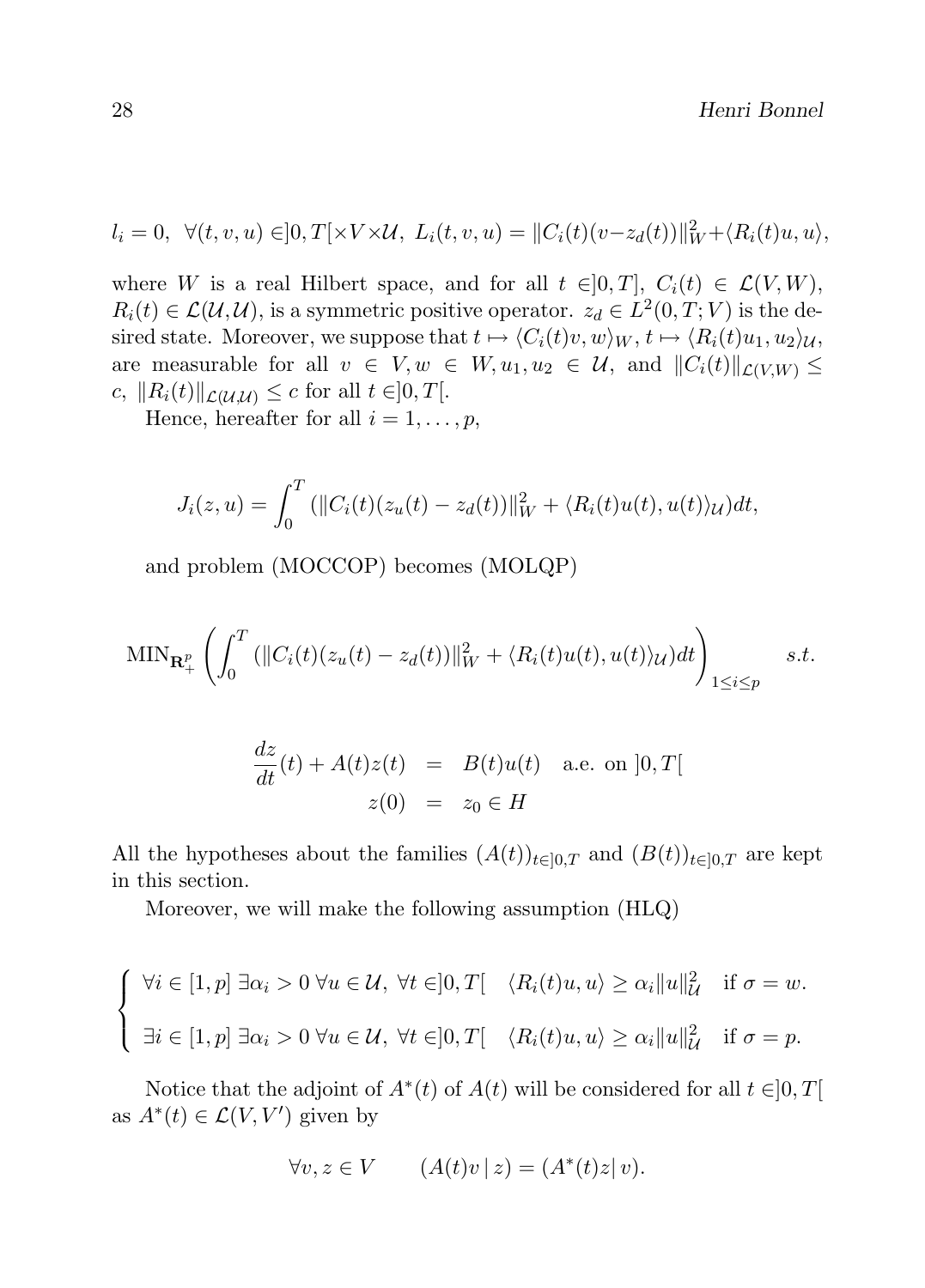Also, thanks to Riesz' theorem, we will consider for all  $t \in ]0, T[$ ,  $B^*(t) \in$  $\mathcal{L}(V, \mathcal{U})$  given by<sup>3</sup>

$$
\forall (u, v) \in \mathcal{U} \times V \quad (B(t)u \,|\, v) = \langle u, B^*(t)v \rangle_{\mathcal{U}},
$$

and  $C_i^*(t) \in \mathcal{L}(W, V)$  given by

$$
\forall (v, w) \in V \times W \quad \langle C_i(t)v, w \rangle_W = \langle v, C_i^*(t)w \rangle_V.
$$

Let  $\theta = (\theta_1, \dots, \theta_p) \in \Theta_{\sigma}$ . We have for all  $u \in L^2(0, T; \mathcal{U}),$ 

$$
\langle \theta, \hat{J}(u) \rangle = \sum_{i=1}^{p} \theta_i \int_0^T (||C_i(t)(z_u(t) - z_d(t))||_W^2 + \langle R_i(t)u(t), u(t) \rangle_U) dt
$$
  

$$
= \int_0^T \left( \langle D(\theta)(t)z_u(t), z_u(t) \rangle_V - 2\langle D(\theta)z_d(t), z_u(t) \rangle_V \right. \\ \left. + \langle R(\theta)(t)u(t), u(t) \rangle_U \right) dt + c_0(\theta),
$$

where

$$
D(\theta) := \sum_{i=1}^{p} \theta_i C_i^* C_i \in \mathcal{L}(V, V), \quad R(\theta) := \sum_{i=1}^{p} \theta_i R_i,
$$
  

$$
c_0(\theta) = \int_0^T \langle D(\theta) z_d(t), z_d(t) \rangle dt.
$$
 (26)

It is obvious that the hypotheses of Theorems 3 and 4 are fulfilled, hence for each  $\theta \in \Theta_{\sigma}$ , there exists a unique minimizer  $\tilde{u}(\theta)$  of  $\langle \theta, \hat{J}(\cdot)\rangle$  over  $U_{ad}$  $\mathcal{U}.$ 

**Proposition 3** The map  $\Theta_w \ni \theta \mapsto \tilde{u}(\theta) \in L^2(0,T;\mathcal{U})$  is indefinitely Fréchet differentiable on  $\Theta_p = int(\Theta_w)$ .

PROOF. Denote  $J(\theta, u) = \langle \theta, \hat{J}(u) \rangle$ , thus  $J : \Theta_w \times L^2(0, T; \mathcal{U} \to \mathbf{R})$ , and, using Lemma 1 it is easy to see that we can write

$$
J(\theta, u) = \frac{1}{2} \langle N(\theta)u, u \rangle_{L^2(0,T;\mathcal{U})} - \langle l(\theta), u \rangle_{L^2(0,T;\mathcal{U})} + k_0(\theta),
$$

<sup>&</sup>lt;sup>3</sup>In general, if we do *not* identify a Hilbert space with its dual, the adjoint of  $B(t)$ is the operator  $B^*(t) \in \mathcal{L}(V',\mathcal{U}')$  which verifies  $\langle B(t)u, v' \rangle_{VV'} = \langle u, B^*(t)v' \rangle_{\mathcal{UU}'}$  for all  $u \in \mathcal{U}, v' \in V'$ . Thus, if we denote by  $I_V : V \to V'$  the canonical isomorphism given by Riesz' theorem, in order to simplify notations, we denote in fact by  $B^*(t)$  the operator  $I_{\mathcal{U}}^{-1} B^*(t) I_V.$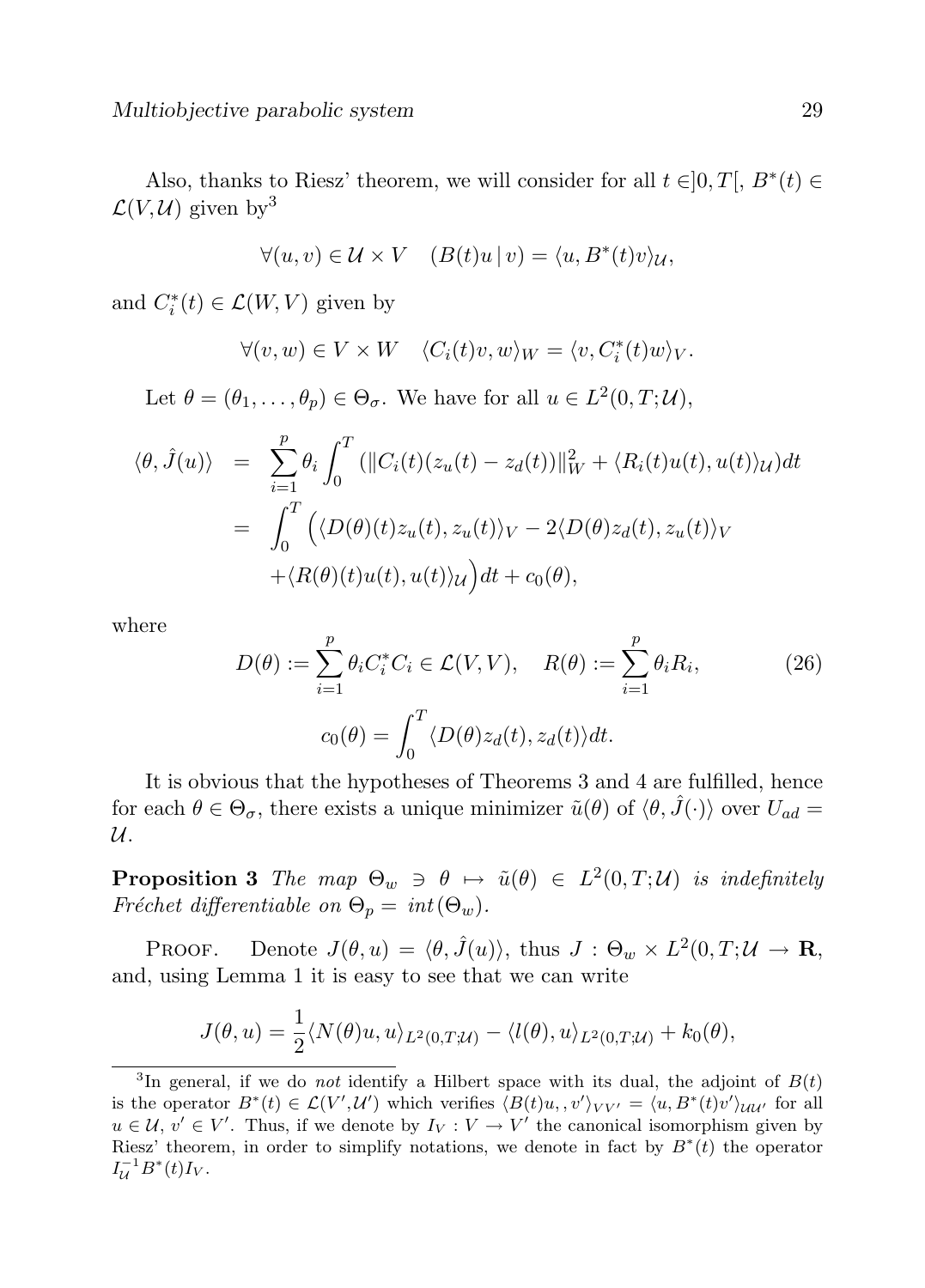$\triangle$ 

where  $N(\theta) \in \mathcal{L}(L^2(0,T;\mathcal{U}), L^2(0,T;\mathcal{U}))$  is a selfadjoint operator such that there is some  $\beta > 0$  independent of  $\theta$  verifying  $\langle N(\theta)u, u \rangle_{L^2(0,T;\mathcal{U})} \geq$  $\beta ||u||_{L^2(0,T;\mathcal{U})}^2$  for all  $u, l(\theta) \in L^2(0,T;\mathcal{U})$  and  $k_0(\theta) \in \mathbf{R}$  are independent of u. Moreover the maps  $\theta \mapsto N(\theta)$ ,  $\theta \mapsto l(\theta)$ ,  $\theta \mapsto k_0(\theta)$  are (restrictions to  $\Theta_w$  of) linear maps, more precisely

$$
N(\theta) = \sum_{i=1}^{p} \theta_i N_i, \quad l(\theta) = \sum_{i=1}^{p} \theta_i l_i,
$$

where  $N_i$  are selfadjoints and positive, and  $l_i \in L^2(0,T; \mathcal{U})$ ,  $i = 1,\ldots,p$ . Thus it is obvious that J is  $C^{\infty}$  and its Fréchet derivative (gradient) with respect to  $u$  is given by

$$
\frac{\partial J}{\partial u}(\theta, u) = N(\theta)u - l(\theta),
$$

identifying  $L^2(0,T;\mathcal{U})$  with its dual thanks to Riesz' theorem. Fermat's rule implies that for all  $\theta \in \Theta_p$  we mast have

$$
N(\theta)\tilde{u}(\theta) = l(\theta),
$$

hence

$$
\tilde{u}(\theta) = N^{-1}(\theta)l(\theta). \tag{27}
$$

The RHS term is well defined and the map  $\theta \mapsto N^{-1}(\theta)l(\theta)$  is  $C^{\infty}$  on  $\Theta_p$ . Moreover, for each  $\theta \in \Theta_p$ , the partial derivative of  $\tilde{u}$  at  $\theta$  is given by

$$
\frac{\partial \tilde{u}}{\partial \theta_i}(\theta) = -N^{-1}(\theta)N_iN^{-1}(\theta)l(\theta) + N^{-1}(\theta)l_i, \qquad i = 1, \dots, p. \tag{28}
$$

**Remark 2** The last result has only a theoretical value because it is a complicated task to give an explicit expression as function of data in (27, 28). That is why we will briefly present other ways to find  $\tilde{u}(\theta)$ .

#### 4.4 The adjoint system

We can characterize  $\tilde{u}(\theta)$  coupling the initial evolution equation with the adjoint equation (see e.g. [29]). Let  $\theta \in \Theta_{\sigma}$  be fixed. Then  $\tilde{u}(\theta)$  is given by

$$
\tilde{u}(\theta)(t) = -R^{-1}(\theta)B^*(t)p(t) \quad \text{a.e. on } ]0, T[, \tag{29}
$$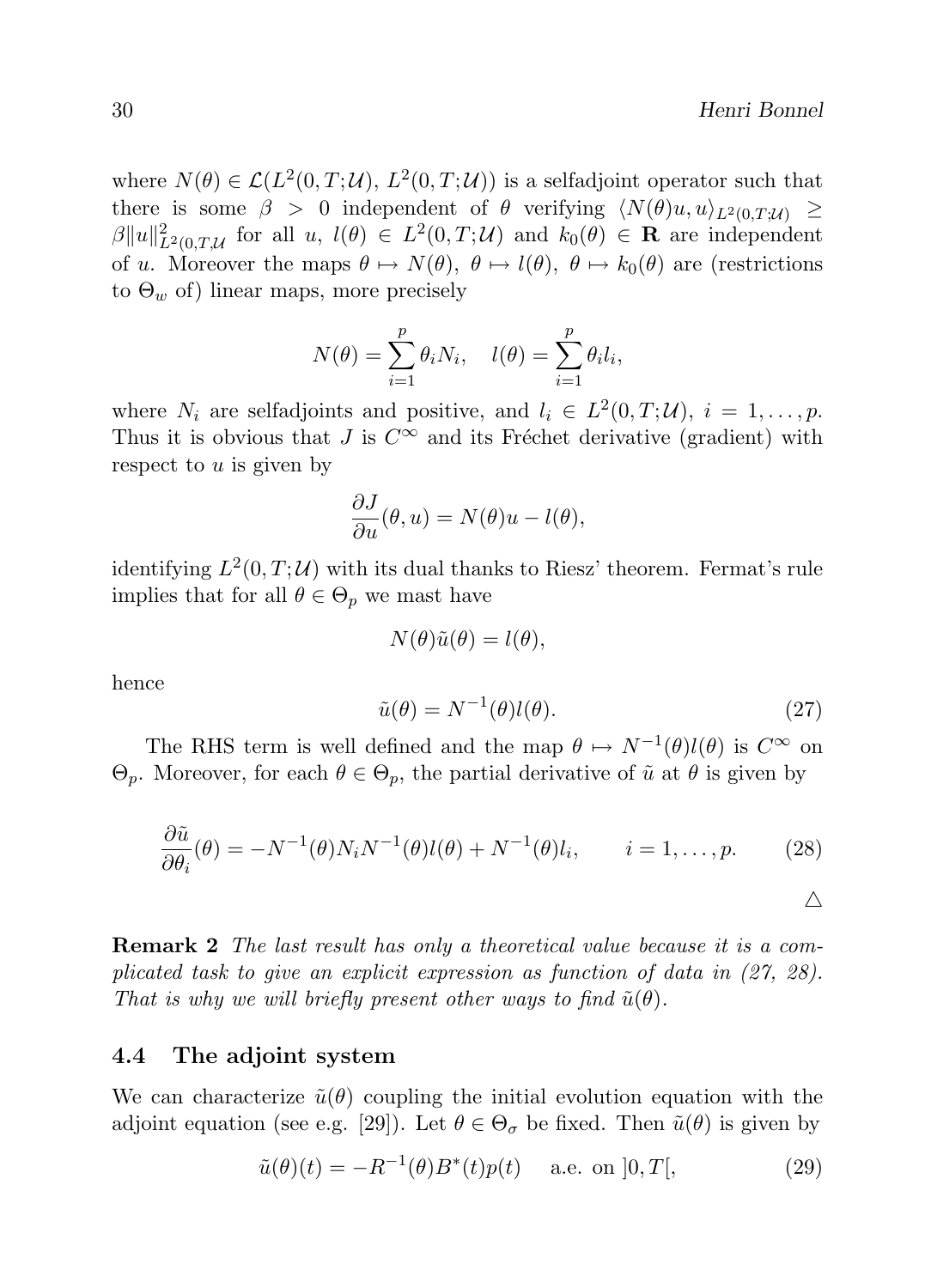where  $p \in W(0,T) := \{p \in L^2(0,T;V) | \frac{dp}{dt} \in L^2(0,T;V')\}$  verifies the following system (limit problem)

$$
\begin{cases}\n\frac{dz}{dt}(t) + A(t)z(t) = -B(t)R^{-1}(\theta)B^*(t)p(t) & \text{a.e. on } ]0, T[ \\
-\frac{dp}{dt}(t) + A^*(t)p(t) = D(\theta)(z(t) - z_d(t)) & \text{a.e. on } ]0, T[ \\
z_u(0) = z_0, \quad p(T) = 0.\n\end{cases}
$$
\n(30)

### 4.5 Riccati equation

Consider for a fixed  $\theta \in \Theta_{\sigma}$  the following formal backward Cauchy problem in the operator space  $\mathcal{L}(H, H)$ 

$$
\begin{cases}\n-\frac{dP}{dt} + PA + A^*P + PBR(\theta)^{-1}B^*P = D(\theta) & \text{in } ]0, T[\n\end{cases}
$$
\n(31)

as well as the backward Cauchy problem in  $L^2(0,T;H)$ 

$$
\begin{cases}\n-\frac{dr}{dt} + A^*r + PBR^{-1}(\theta)B^*r = -D(\theta) & \text{in } ]0, T[ \\
r(T) = 0.\n\end{cases}
$$
\n(32)

The precise meaning of these problems can be found in [29]. Thus, we have (see [29])

$$
p(t) = P(t)z(t) + r(t) \qquad \forall t \in ]0, T[,
$$
\n(33)

where z and p verify (30). Of course we will obtain  $\tilde{u}(\theta)$  as a feedback of the state replacing the value of p given by  $(33)$  in  $(29)$ . But for us the problem is to find also the optimal value of  $\theta$ ! To do this it could be possible to express  $\tilde{u}$  and  $z_{\tilde{u}}$  in closed form as functions of  $\theta$  if we are able to solve a linear differential equation in the product operator space  $\mathcal{L}(H, H) \times \mathcal{L}(H, H)$ generalizing some ideas from [17] to infinite dimensional case, but this will be the object of a subsequent paper.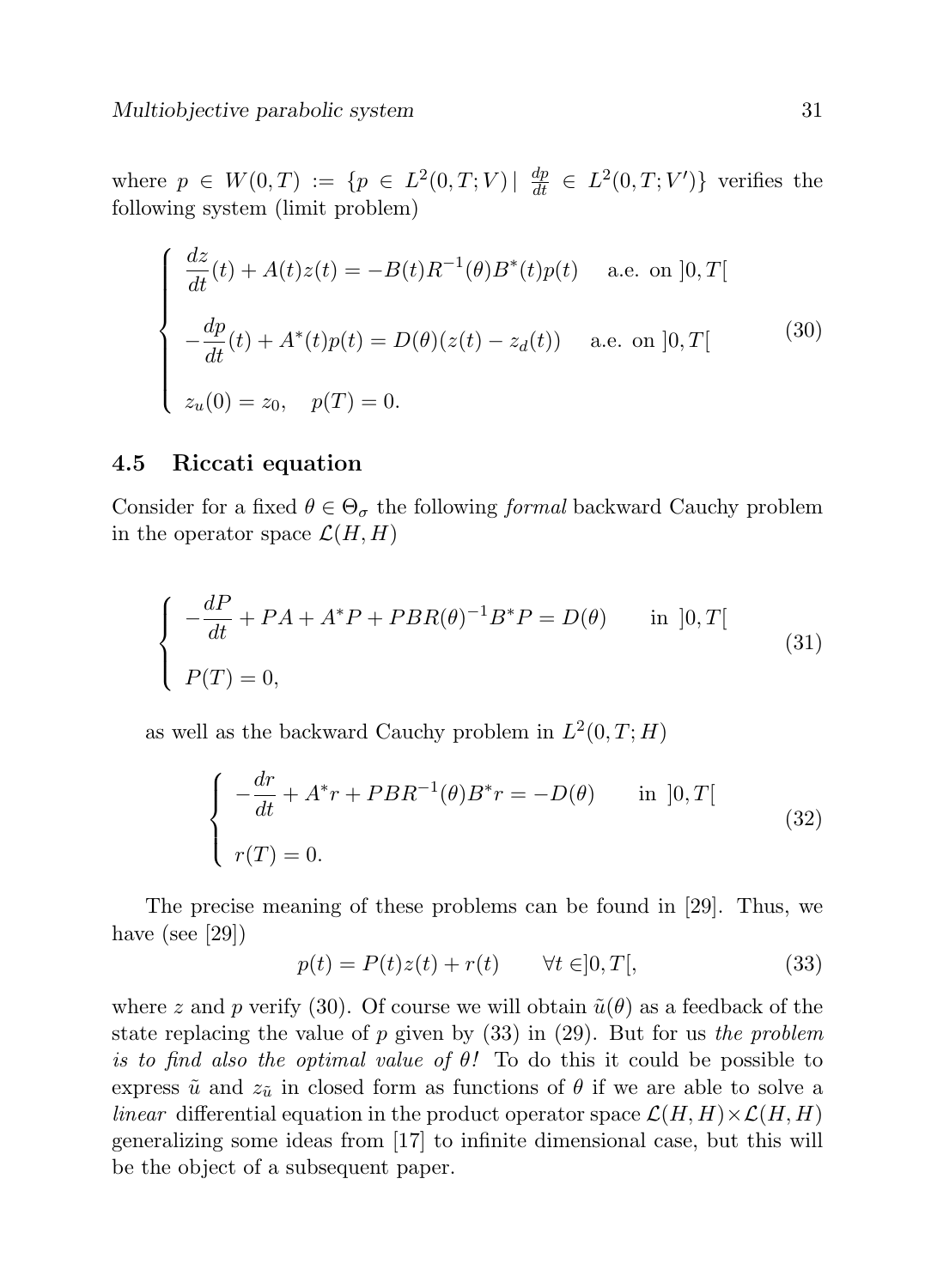# References

- [1] L. T. H. An, P.D. Tao, and L.D. Muu, Numerical solution for optimization over the efficient set by d.c. optimization algorithms, Oper. Res. *Lett.*, **19**, 117–128, 1996.
- [2] J.-P. Aubin and I. Ekeland, Applied Nonlinear Analysis, John Wiley & Sons, New York, 1984.
- [3] V. Barbu and T. Precupanu, Convexity and Optimization in Banach Spaces, D.Reidel, Dordrecht 1986.
- [4] H. P. Benson, Optimization over the efficient set, J. Math. Anal.Appl., 98, 562–580, 1984.
- [5] H. P. Benson, A finite, non-adjacent extreme point search algorithm for optimization over the efficient set, J. Optim. Theory Appl., **73**,  $47-64$ , 1992.
- [6] S. Bolintin´eanu, Optimality conditions for minimization over the (weakly or properly) efficient set, J. Math. Anal. Appl.,  $173(2)$ ,  $523-$ 541, 1993.
- [7] S. Bolintin´eanu, Minimization of a quasi-concave function over an efficient set, Math. Programming, 61, 89–110, 1993.
- [8] S. Bolintin´eanu, Necessary conditions for nonlinear suboptimization over the weakly-efficient set, J. Optim. Theory Appl., **78**, 579–598, 1993.
- [9] S. Bolintin´eanu and M. El Maghri, P´enalisation dans l'optimisation sur l'ensemble faiblement efficient,  $RAIRO$  Oper. Res.,  $31(3)$ , 295–310, 1997.
- [10] J.F. Bonnans and A. Shapiro Perturbation Analysis of Optimization Problems, Springer series in operations research, Springer-Verlag, New York, 2000.
- [11] H. Bonnel, Optimality conditions for the semivectorial bilevel optimization problem, Pac. J. Optim.,  $2(2006)$ , 447-467.
- [12] H. Bonnel and J. Collonge, Stochastic Optimization over a Pareto Set Associated with a Stochastic Multi-objective Optimization Problem (submitted)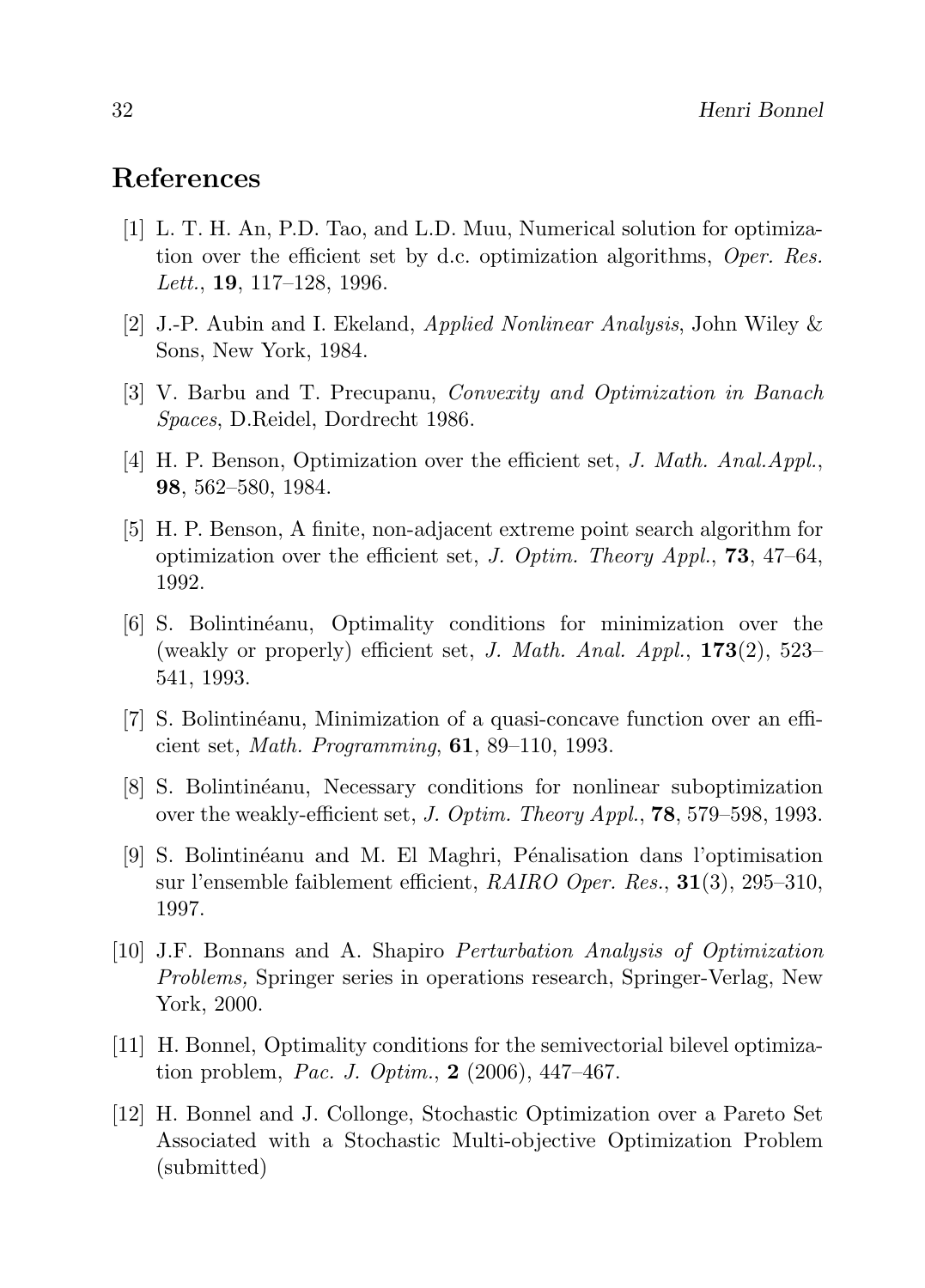- [13] H. Bonnel and C.Y. Kaya, Optimization Over the Efficient Set of Multiobjective Control Problems, J. Optim. Theory Appl. 147(1), 93-112, 2010.
- [14] H. Bonnel and J. Morgan, Semivectorial bilevel optimization problem: penalty approach, J. Optim. Theory Appl.,  $131$  (2006), 365–382.
- [15] H. Bonnel and J. Morgan, Optimality Conditions for Semivectorial Bilevel Convex Optimal Control Problem, in Computational & Analytical Mathematics In Honor of Jonathan Borwein's 60th Birthday, Series: Springer Proceedings in Mathematics and Statistics, Vol. 50, Bailey, D.H.; Bauschke, H.H.; Borwein, P.; Garvan, F.; Théra, M.; Vanderwer, J.; Wolkowicz, H. (Eds.) 2013, XIII, pp. 43-74.
- [16] H. Bonnel, J. Morgan, Semivectorial Bilevel Convex Optimal Control Problems: An Existence Result, SIAM J. on Control and Optimization,, 50(6), 3224-3241, 2012.
- [17] H. Bonnel, N.S. Pham, Nonsmooth optimization over the (weakly or properly) Pareto set pf a linear-quadratic multi-objective control problem: explicit optimality conditions, *J. Ind. Manag. Optim.* 7(1), 789-809, 2011.
- [18] H. Brézis, Analyse Fonctionnelle, Dunod, Paris, 1999.
- [19] B. D. Craven, Aspects of multicriteria optimization, In: Recent Developments in Mathematical Programming (Ed.: S. Kumar), 93–100, Gordon and Breach Science Publishers, Philadelphia, 1991.
- [20] H.W. Corley, Optimality conditions for maximization of set-valued functions, J. Optim. Theory Appl., Vol. 58 (1988), pp. 1-10.
- [21] R.F. Curtain and A.J. Pritchard, Infinite Dimensional Linear System Theory, Lecture Notes in Control and Information Sciences No. 8, Springer, Berlin, 1978.
- [22] J. P. Dauer, Optimization over the efficient set using an active constraint approach, Z. Oper. Res., 35, 185-195, 1991.
- [23] J. P. Dauer and T. A. Fosnaugh, Optimization over the efficient set, J. Global Optim., 7, 261–277, 1995.